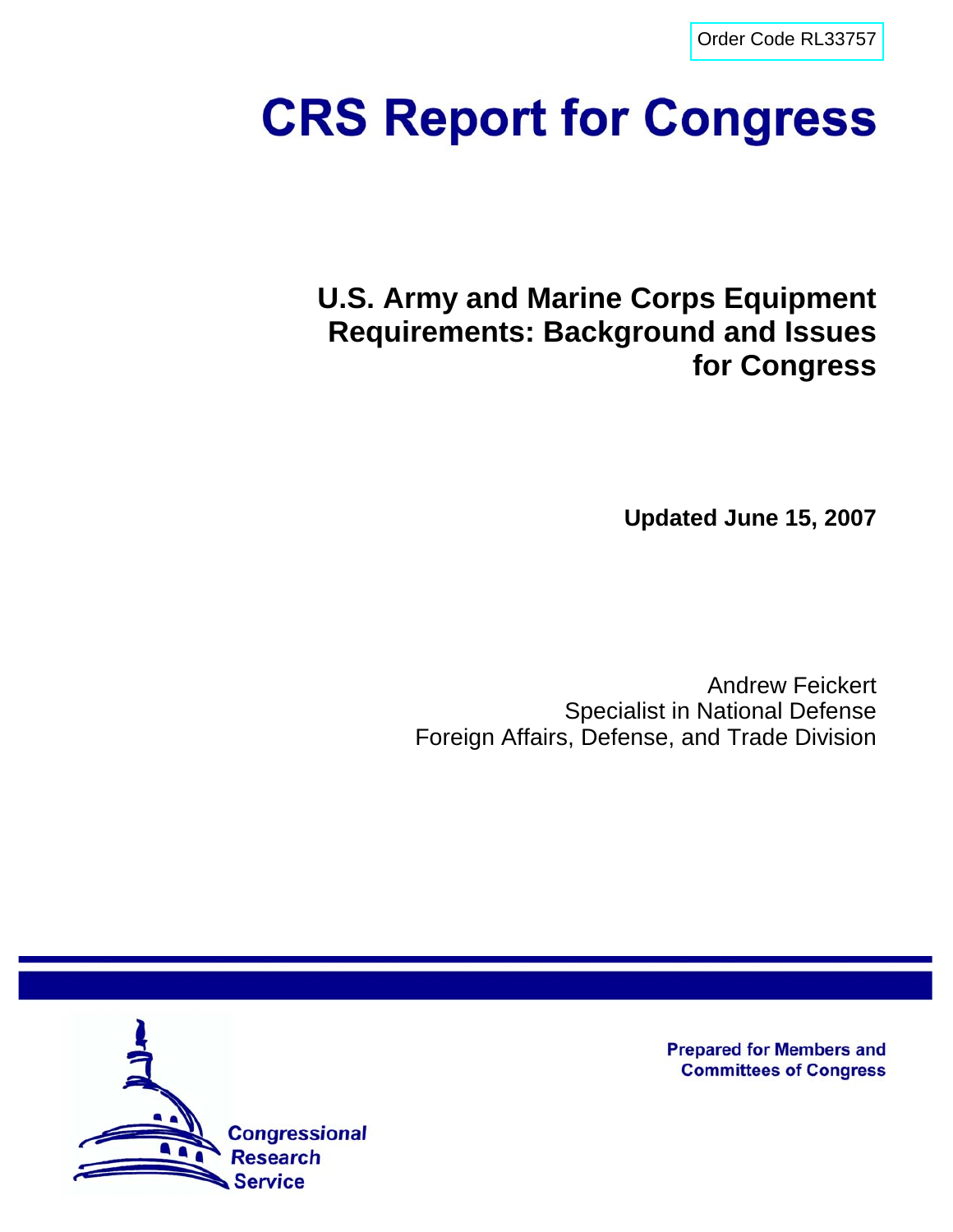## U.S. Army and Marine Corps Equipment Requirements: Background and Issues for Congress

## **Summary**

The United States Army and Marine Corps have been at war — first in Afghanistan and then Iraq — since November 2001. The Army's and Marine Corps' equipment has been employed in what has been described as "the harsh operating environments of Iraq and Afghanistan" where the heat, sand, and dust as well as operational rates "well in excess of peacetime rates" have taken a heavy toll on the Army's and Marines' equipment.

Re-equipping Reserve and National Guard units that, in many cases, were under-equipped to start with and then required to leave their equipment in theater also presents challenges to the services. The Army and Marine Corps are also undertaking efforts to re-equip their pre-positioned stocks which were drawn upon to provide equipment for use in Afghanistan and Iraq. There are also concerns that the Army and Marines have not always aggressively pursued the best force protection equipment available and the Army has been questioned on its efforts to improve the standard soldier assault rifle. Congress, in its appropriation, authorization, and oversight roles may be faced with some of the following issues:

- What are the Department of Defense's (DOD's) and the Service's plans to re-equip reserve forces so that they are sufficiently resourced for domestic missions and to properly train for deployments to Iraq and Afghanistan?;
- What is the current state of pre-positioned stocks that have been drawn down again to support the Iraq "surge"? What type of equipment is being used to restock pre-positioned stocks and is this equipment fully operational or in a lesser state of readiness?;
- Were the Services aggressive enough in pursuing the acquisition of MRAPs or is the recent move to replace all uparmored highmobility, multi-wheeled vehicles (HMMWVs) with MRAPs "too little, too late"?; and
- ! Have bureaucratic difficulties attributed to the Army and DOD had an adverse impact on efforts to find a suitable replacement for the Army's M-16/M-4 series of assault rifles?

This report will be updated on a periodic basis.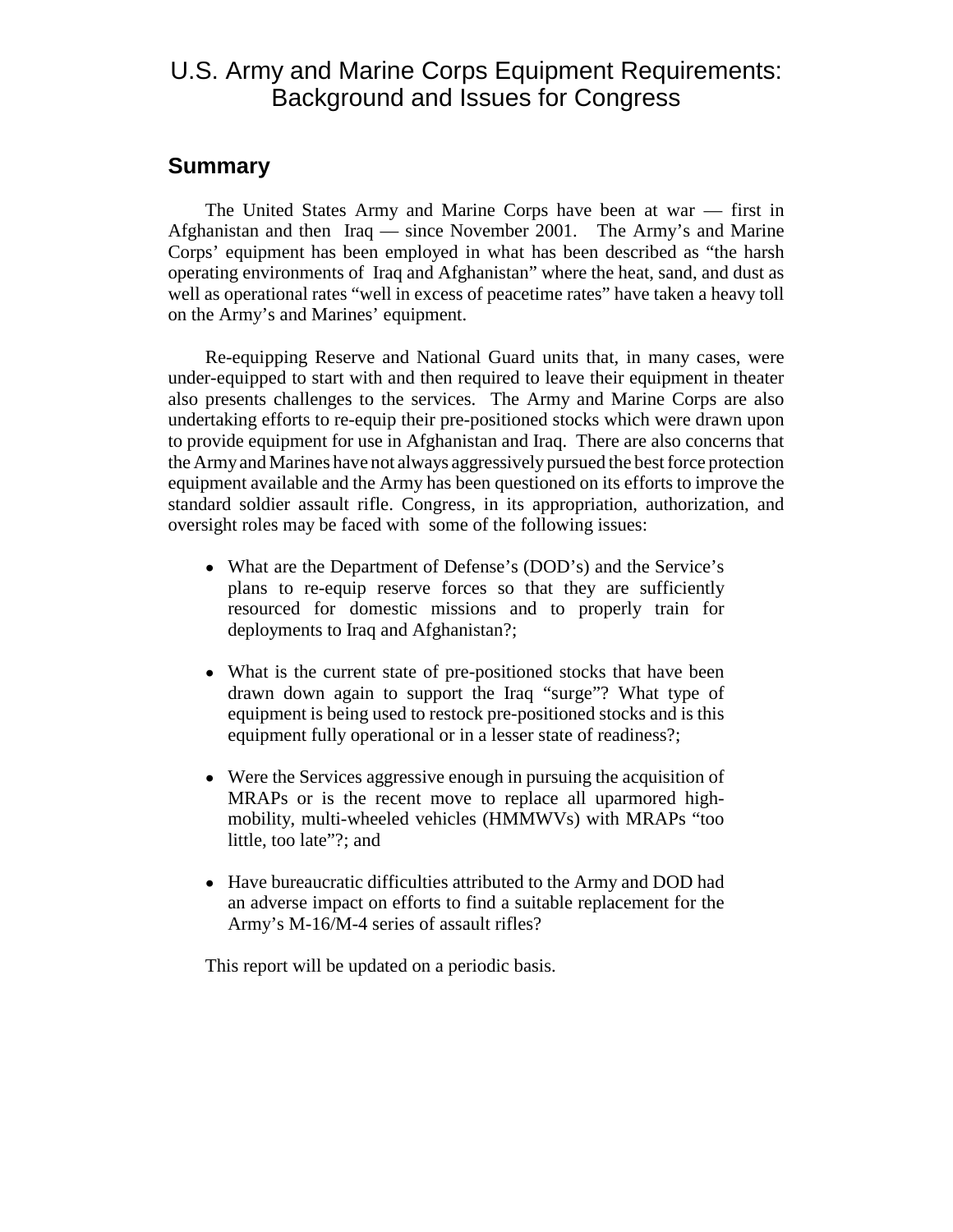## **Contents**

| Current Initiatives Impacting Equipping the Force 4                                                         |  |
|-------------------------------------------------------------------------------------------------------------|--|
|                                                                                                             |  |
|                                                                                                             |  |
|                                                                                                             |  |
|                                                                                                             |  |
|                                                                                                             |  |
|                                                                                                             |  |
|                                                                                                             |  |
|                                                                                                             |  |
|                                                                                                             |  |
|                                                                                                             |  |
|                                                                                                             |  |
|                                                                                                             |  |
| Reset: Replacing Damaged, Destroyed, and Worn-Out Equipment  14                                             |  |
| The Army and Reset $\dots \dots \dots \dots \dots \dots \dots \dots \dots \dots \dots \dots \dots \dots 14$ |  |
|                                                                                                             |  |
|                                                                                                             |  |
|                                                                                                             |  |
|                                                                                                             |  |
|                                                                                                             |  |
| Were the Services Aggressive Enough in Acquiring MRAPs?  18                                                 |  |

## **List of Tables**

Table 1. Selected MEF (Forward) Equipment Density Comparison . . . . . . . . . . . 3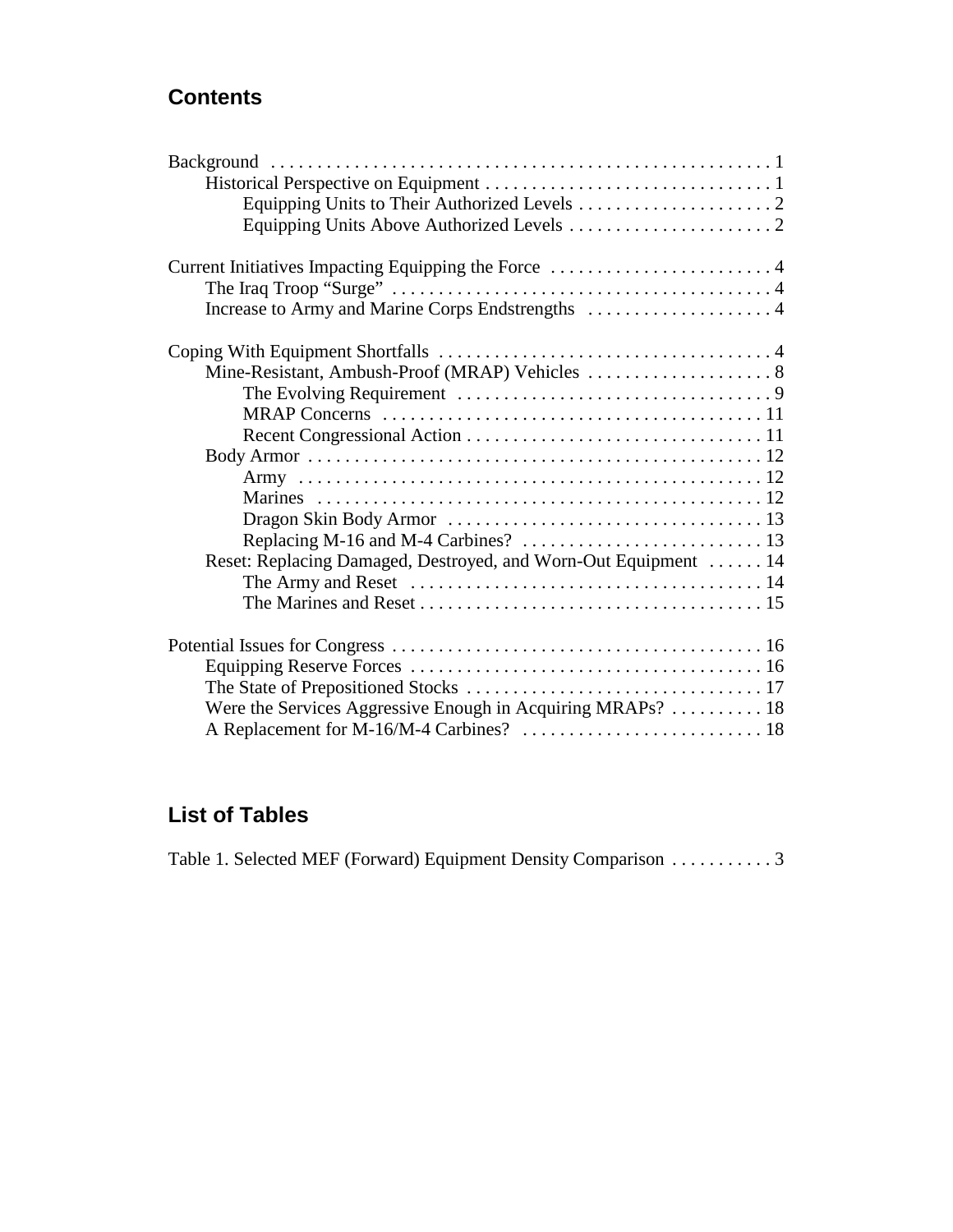## U.S. Army and Marine Corps Equipment Requirements: Background and Issues for **Congress**

## **Background**

The United States Army and Marine Corps have been at war — first in Afghanistan and, then Iraq — since November 2001. The Army is in its sixth year of sustained combat and has maintained up to 21 brigade combat teams in Iraq and Afghanistan.<sup>1</sup> In a similar manner, the Marine Corps has deployed its forces and equipment in what has been described as "the harsh operating environments of Iraq and Afghanistan" where the heat, sand, and dust as well as operational rates "well in excess of peacetime rates" have taken a heavy toll on the service's equipment, which, in some cases, was more than 20 years old when the conflicts first began. $<sup>2</sup>$ </sup>

Equipping Reserve and National Guard units also presents challenges to the services. Traditionally, the Army National Guard and Reserve have been characterized as under-equipped and often times equipped with older equipment than their Active component counterparts. The Army has committed to both man and equip the Army Reserves and National Guard in a similar manner to the Active component.<sup>3</sup> The Army and Marine Corps are also undertaking efforts to re-equip their pre-positioned stocks which were drawn upon to provide equipment for use in Afghanistan and Iraq. The Army and Marines are also actively pursuing the acquisition of new equipment based on wartime experiences. The Army and Marines have a number of equipment-related challenges to rectify which may require significant funding and management efforts.

#### **Historical Perspective on Equipment**

Equipping Army and Marine units has been a long-standing concern of Congress that has taken on added importance as weapons and equipment have become exponentially more sophisticated and expensive. With few exceptions, almost all Army and Marine Corps units have historically faced equipment shortages.

<sup>&</sup>lt;sup>1</sup> Congressional Transcripts, House Appropriations Subcommittee on Defense Hearing on Army Acquisition Programs, April 17, 2007, p. 3.

<sup>&</sup>lt;sup>2</sup> United States Government Accountability Office (GAO) Testimony Before the Subcommittee on Readiness and Tactical Air and Land Forces, Committee on Armed Services, House of Representatives, "Defense Logistics: Preliminary Observations on Equipment Reset Challenges and Issues for the Army and Marine Corps," GAO-06-604T, March 30, 2006.

<sup>&</sup>lt;sup>3</sup> Donna Miles, "Army to Ensure Reserve Components Fully Manned, Trained, Equipped," American Forces Press Service, February 2, 2006.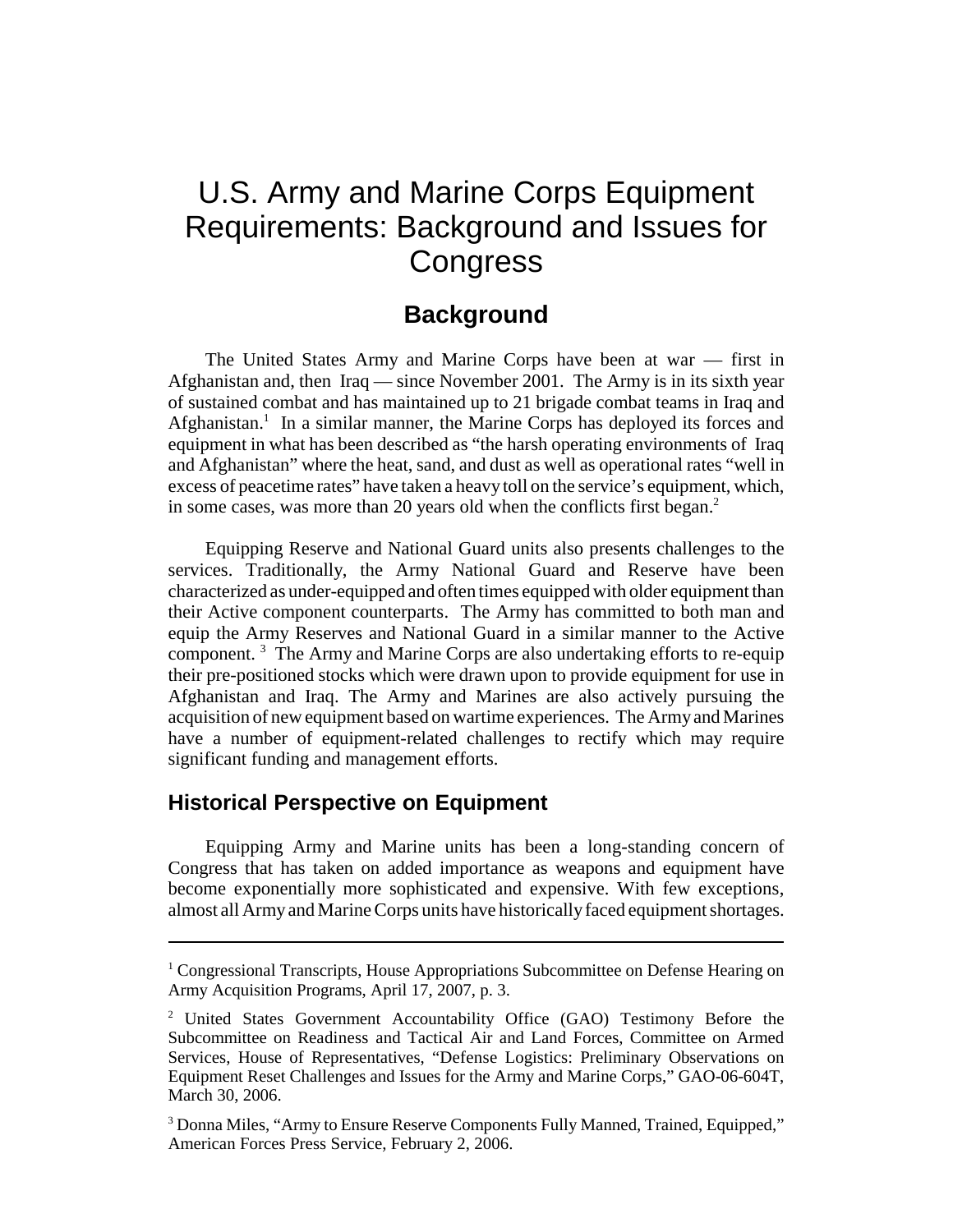In these cases, units either "made do" with the equipment on hand or, if leadership directed, equipment could be transferred from one unit to another — referred to as "cross leveling" — to increase a unit's equipment holdings at the expense of another unit or organization. Reserve forces, which in the past constituted the nation's "Strategic Reserve," usually had less equipment than their active duty counterparts and much of this equipment tended to be older models.

Protracted conflicts — like Afghanistan and Iraq — serve the purpose of identifying what equipment works and what equipment does not, as well as identifying requirements for new equipment. In the later case, the wars in Iraq and Afghanistan have generated requirements for new equipment such as Mine-Resistant, Ambush-Proof (MRAP) vehicles. Protracted conflicts also dramatically increase equipment operational usage rates, resulting in reduced useful life and increasing repair and replacement requirements.

## **Equipping the Force**

There are a number of dimensions to equipping Army and Marine Corps units that are examined in the following sections. Equipping units might appear to be a relatively straight forward exercise, but there are a variety of factors involved. Funding is perhaps the foremost issue, as funding is often limited, requiring the services often to make trade-offs between equipment needed to sustain operations and equipment for reorganization or modernization efforts. Another issue is that even if funds are readily available, the equipment might not be. Army officials maintain that for some systems, it can take up to three years after receiving funding before they can be fielded to units.<sup>4</sup>

**Equipping Units to Their Authorized Levels.** Prior to units being deployed on operations, the Army and Marine Corps typically attempt to bring these units up to their authorized levels of both personnel and equipment. In terms of equipping forces, there are a number of options available. The first option is to requisition the needed equipment through each service's respective supply chain, but this option may not be practical if a unit's equipment needs are significant or if the unit does not have a great deal of time before it deploys. Other options for equipping units include cross-leveling and drawing equipment "in-theater" when a unit deploys. These other two options will be discussed in greater detail in following sections.

**Equipping Units Above Authorized Levels.** Both the Army and Marines are providing their units with additional equipment over and above their peacetime authorized levels, which is placing significant equipment demands on both services.<sup>5</sup>

<sup>&</sup>lt;sup>4</sup> From discussions with the Army's Material Division, G-8 Section of the Army Staff on October 25, 2006.

<sup>&</sup>lt;sup>5</sup> Information in this section is taken from the Statement of General Michael W. Hagee, Commandant of the Marine Corps before the House Armed Services Committee Hearing on Army and Marine Corps Strategies for Ground Equipment and Rotor Craft, June 27, 2006, and a discussion with the Army's Material Division, G-8 Section of the Army Staff on July (continued...)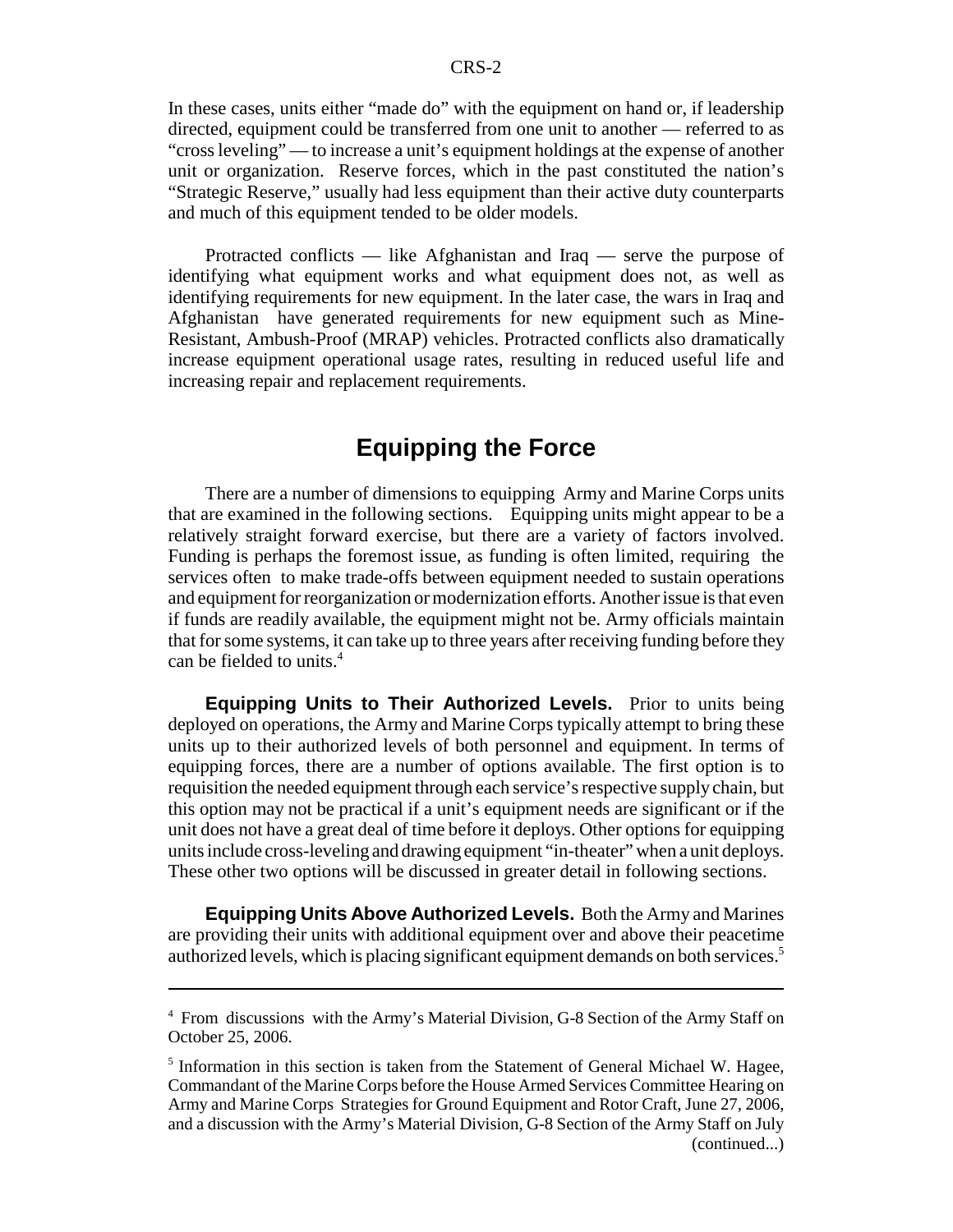The Army maintains that its brigade combat teams (BCTs) are operating over a much wider geographical area than they were designed for and therefore require additional equipment to facilitate these dispersed operations. In addition, units such as the  $10<sup>th</sup>$ Mountain Division,  $101<sup>st</sup>$  Airborne, and  $82<sup>nd</sup>$  Airborne, the Army's light, largely footmobile infantry units, require extensive equipment augmentation — particularly vehicles — in order to operate over the large areas assigned to them.

The Marines suggest that:

The Marine Corps is executing a number of operational missions that are inherently ground equipment intensive. Stability and Support Operations (SASO), Counter-Insurgency (COIN), Civil Military Operations, and Foreign Military Training all require a greater quantity of equipment than our programmed levels for traditional combat operations. In order to adapt to these new mission requirements, we have revised the Equipment Density List, increasing the quantity of equipment issued to Marine Units deploying into the  $CENTCOM<sup>6</sup>$  ... Our forward operating bases are not in close proximity to each other; the large distances between forward operational bases require additional vehicles, communications capabilities, and crew-served weapons over and above the standard unit Equipment Density List ... The increased ground equipment requirement, when coupled with high utilization rates, results in a Corps-wide degradation of equipment.<sup>7</sup>

The following table provides a selective comparison of a Marine Expeditionary Force (MEF) (Forward) — an approximately 18,000 Marine force — pre-war and revised equipment requirements.<sup>8</sup>

| <b>Equipment</b>                                    | <b>Pre-War Equipment</b><br><b>Density List</b> | <b>Revised Equipment</b><br><b>Density List</b> |
|-----------------------------------------------------|-------------------------------------------------|-------------------------------------------------|
| PRC-117 Radio                                       | 78                                              | 205                                             |
| 7-Ton Medium Tactical<br>Vehicle Replacement (MTVR) | 540                                             | 1015                                            |
| <b>Armored HMMWV</b>                                | 311                                             | 981                                             |
| M-2 50-Caliber Machine Gun                          | 534                                             | 634                                             |

#### **Table 1. Selected MEF (Forward) Equipment Density Comparison**

 $5$  (...continued)

12, 2006.

6 U.S. Central Command (CENTCOM) is the Unified Combatant Command responsible for operations in Iraq and Afghanistan as well as other geographical locations within their command jurisdiction.

<sup>7</sup> Statement of General Michael W. Hagee, Commandant of the Marine Corps before the House Armed Services Committee Hearing on Army and Marine Corps Strategies for Ground Equipment and Rotor Craft, June 27, 2006, p. 5.

8 Ibid.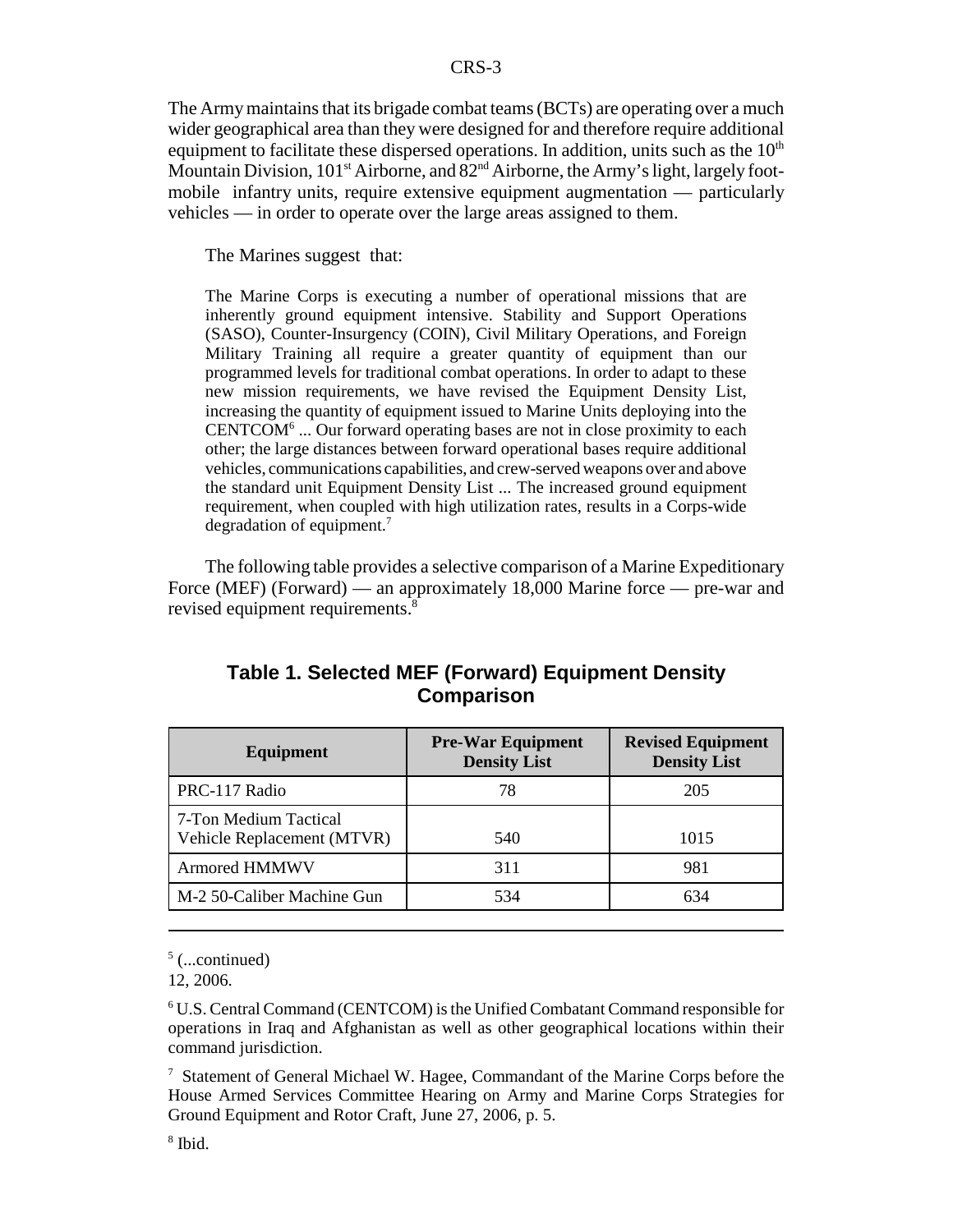## **Current Initiatives Impacting Equipping the Force**

#### **The Iraq Troop "Surge"**

In early January 2007, President Bush directed that five additional Army active duty BCTs and two additional Marine battalions plus additional Army and Marine support units would deploy to Iraq to help the Iraqi government stabilize the everworsening security situation.<sup>9</sup> Each Army BCT consists of approximately 4,000 soldiers and some 40,000 pieces of equipment. The unforecasted requirement to fully equip these "surge" forces will likely cause additional strain on already depleted equipment stocks, with some suggesting that specialized items such as electronic jammers to counter improvised explosive devices (IEDs), M117 Armored Security Vehicles, and Mine Resistant Ambush-Proof (MRAP) vehicles might be in particularly short supply.10

#### **Increase to Army and Marine Corps Endstrengths**

On January 19, 2007, after having resisted previous congressional calls to permanently increase the end strengths of the Army and Marine Corps, the Department of Defense announced that it would seek approval to increase the permanent end strengths of the active Army by 65,000 and the active Marine Corps by 27,000.<sup>11</sup> The Army plans to create six additional brigade combat teams (BCTs), and two additional Patriot missile battalions and the Marines plan to create an additional regimental combat team (RCT) from the increased endstrength.<sup>12</sup> These additional troops will also permit both services to fill shortages in existing organizations and create other smaller units that are in high demand. Although specific types and quantities of equipment needed for new Army units has not been made publically available, Army officials have stated that they will require \$18 billion over the next five fiscal years to equip these new units. $13$ 

## **Coping With Equipment Shortfalls**

**Cross-Leveling.** Cross-leveling is the practice of transferring equipment to a unit either from another unit or from some type of equipment pool such as prepositioned stocks. In the case of a unit-to-unit transfer, the transferred equipment

<sup>&</sup>lt;sup>9</sup> David S. Cloud and Thom Shanker, "Bush's Troop-Increase Plan is Expected to Draw Six Guard Brigades to Iraq," *New York Times,* January 10, 2007.

<sup>&</sup>lt;sup>10</sup> Peter W. Singer, "While Some Welcome Additional Troops, Equipment and Retention Rates could Suffer," *Defense News,* January 29, 2007.

<sup>&</sup>lt;sup>11</sup> Department of Defense (DOD) Press Transcripts, DOD News Briefing with Under Secretary of Defense David Chu, Lieutenant General Stephen Speakes, and Lieutenant General Emerson Gardner from the Pentagon, January 19, 2007.

 $12$  Ibid.

<sup>&</sup>lt;sup>13</sup> Nathan Hodge, "US Army to Spend \$18 Billion to Equip a Larger Force," Jane's Defence *Weekly*, January 31, 2007.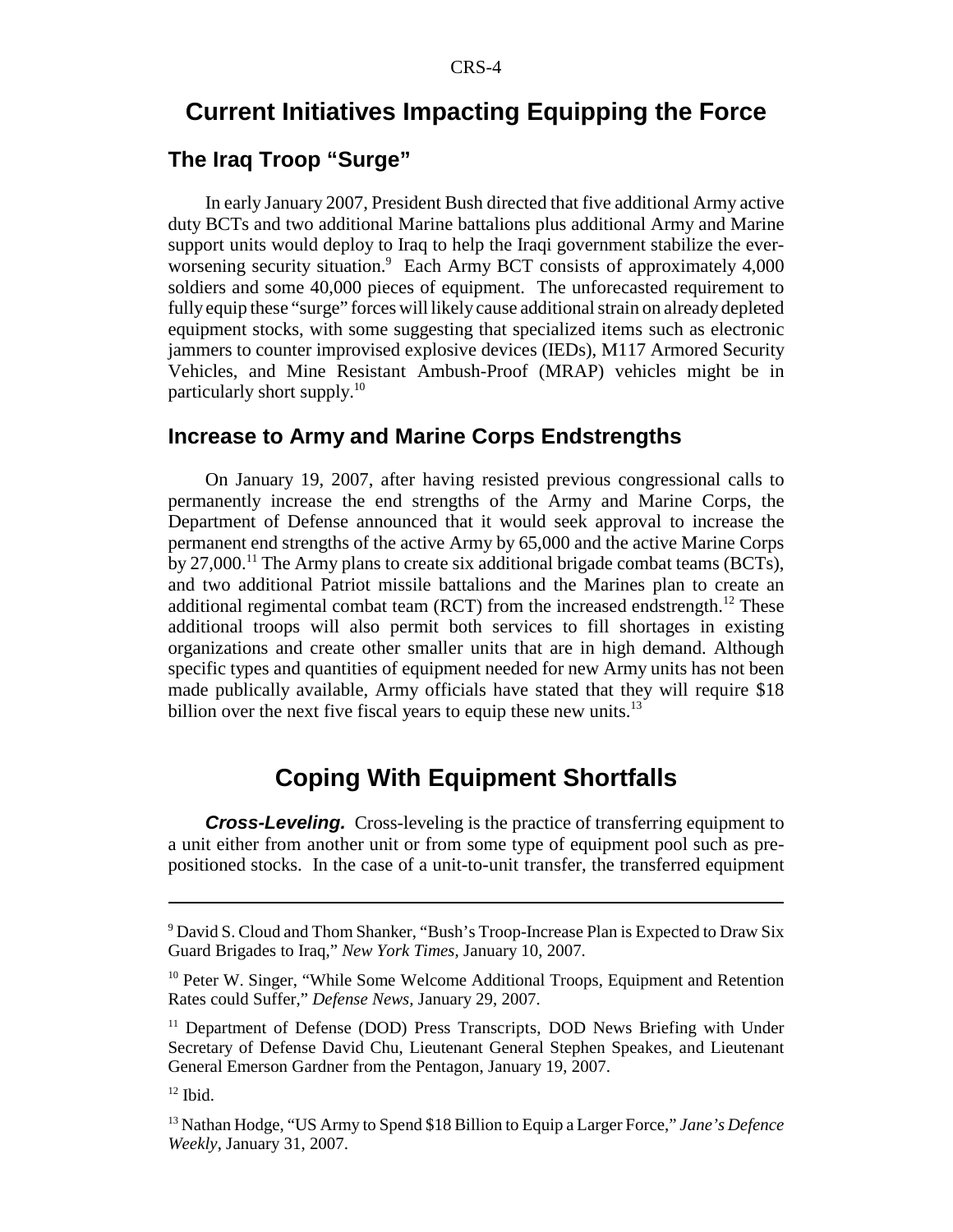often comes from a similar-type unit, usually in a non-deployable status. Both the Army and Marines have made extensive use of cross-leveling, particularly early on in the Afghan and Iraq conflicts. According to General Michael W. Hagee, Commandant of the Marine Corps, "equipment across the Marine Corps is continuously cross-leveled and redistributed to ensure that units preparing to deploy have sufficient equipment available."<sup>14</sup>

*Equipment in Theater.*<sup>15</sup> The Army has kept large quantities of equipment in theater, primarily to conserve strategic transportation assets and reduce costs, but also to ensure that units are adequately equipped when deployed. This initiative called Theater Provided Equipment (TPE) — began in late 2003 when Army units, including Active, National Guard and Reserve, were directed to leave much of their equipment in theater when they redeployed back to the United States. This equipment is then "handed-off" to units deploying to both Operations Enduring Freedom (OEF) in Afghanistan and Operation Iraqi Freedom (OIF). TPE consists of a variety of equipment items including armored vehicles, individual soldier body armor, and equipment used to counter improvised explosive devices. The Marines have also directed that equipment needed for OEF and OIF be left in theater. As previously noted, because mission requirements require additional equipment beyond a unit's peacetime equipment allowance, the Marines have developed expanded equipment packages in theater for deploying units.

Both Services have also set aside pools of equipment to rapidly replace equipment damaged and destroyed during operations. The Army refers to this pool of equipment as Theater Sustainment Stocks (TSS). This includes as many as 400 different types of vehicles and equipment numbering about 174,000 pieces of equipment including, Abrams tanks, Bradley fighting vehicles, HMMWVs, and other support vehicles. The Marines also have developed a similar pool of equipment known as Forward In-Stores to replace major equipment damaged or destroyed.

*Requirement to Replace Reserve and National Guard Equipment* **Left in Theater.** In late 2003, the Army directed National Guard and Reserve units to leave selected items of equipment in theater when redeploying to the United States.<sup>16</sup> This equipment left behind by Guard and Reserve units is placed in both the TPE and TSS equipment pools, along with equipment left in theater by Active Army

<sup>&</sup>lt;sup>14</sup> Statement of General Michael W. Hagee, Commandant of the Marine Corps before the House Armed Services Committee Hearing on Army and Marine Corps Strategies for Ground Equipment and Rotor Craft, June 27, 2006, p. 3.

<sup>&</sup>lt;sup>15</sup> Information in this section is taken from United States Government Accountability Office (GAO) Testimony Before the Subcommittee on Readiness and Tactical Air and Land Forces, Committee on Armed Services, House of Representatives, Defense Logistics: Preliminary Observations on Equipment Reset Challenges and Issues for the Army and Marine Corps, GAO-06-604T, March 30, 2006, p. 6.

<sup>&</sup>lt;sup>16</sup> United States Government Accountability Office (GAO) Testimony Before the Subcommittee on Readiness and Tactical Air and Land Forces, Committee on Armed Services, House of Representatives, Defense Logistics: Preliminary Observations on Equipment Reset Challenges and Issues for the Army and Marine Corps, GAO-06-604T, March 30, 2006, p 16.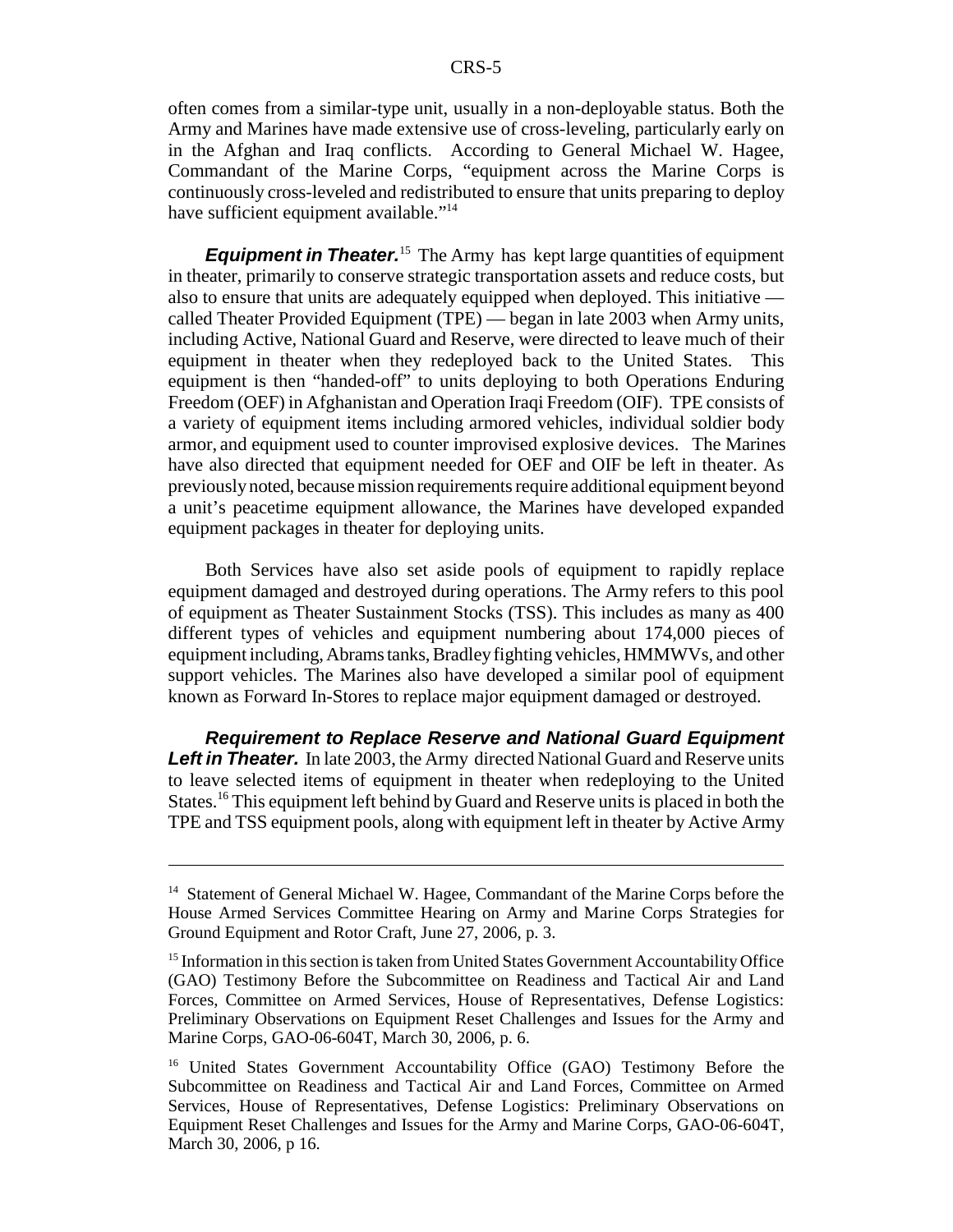units. DOD Policy<sup>17</sup> requires that the Army replace equipment transferred to it by reserve components and if that equipment is left in theater, the Army must provide "plans to replace equipment for units returning home to ensure training readiness."<sup>18</sup> National Guard leadership has reportedly stated that the Army National Guard, on aggregate, has only 56% of its authorized equipment.<sup>19</sup> It is not known if the Army has developed plans to replace National Guard and Reserve equipment left in Iraq and if efforts are underway to meet this DOD policy.

*Recent Congressional Action.* The House Armed Services Committee, concerned over the Reserve's deteriorating equipment situation, recommended adding \$1 billion to the President's \$5.7 billion request for Army Reserve and National Guard equipment procurement for FY2008.<sup>20</sup> The Senate Armed Services Committee supported the Administration's \$5.7 billion request for FY2008.<sup>21</sup>

*Equipment from Prepositioned Stocks.* Another source for equipping Army and Marine Corps units is equipment from prepositioned stocks either ashore or afloat. Reports maintain that both the Army and Marines have drawn extensively on prepositioned stocks to support operations in Iraq and Afghanistan.<sup>22</sup> While drawing on these stocks has facilitated operations in Iraq and Afghanistan, by depleting these stocks, DOD has assumed near-term operational risks if another large scale conflict breaks out. While the remnants of these prepositioned stocks provide a degree of residual capability, there are supposedly some significant inventory and maintenance shortfalls. $^{23}$ 

To support operations, the Army reportedly used almost all of its prepositioned ship stocks and its stocks ashore in Kuwait and Qatar as well as some stocks in

<sup>&</sup>lt;sup>17</sup> Department of Defense Directive 1225.6, Equipping the Reserve Forces, April 7, 2005.

<sup>18</sup> Ibid., p. 3.

<sup>19</sup> Peter Spiegel, "Guard Equipment Levels Lowest Since 9/11," *Los Angeles Times,* May 10, 2007.

<sup>&</sup>lt;sup>20</sup> House Armed Services Committee Report on the National Defense Authorization Act for Fiscal Year 2008 (H.R. 1585), H.Rept. 110-146, May 11, 2007, pp. 466-7.

<sup>&</sup>lt;sup>21</sup> Senate Armed Services Committee Report on the National Defense Authorization Act for Fiscal Year 2008 (S. 1547), S.Rept. 110-77, June 5, 2007.

<sup>&</sup>lt;sup>22</sup> Unless otherwise noted, information in this section is taken from United States Government Accountability Office (GAO) Testimony Before the Subcommittee on Readiness and Tactical Air and Land Forces, Committee on Armed Services, House of Representatives, "Defense Logistics: Preliminary Observations on Equipment Reset Challenges and Issues for the Army and Marine Corps," GAO-06-604T, March 30, 2006, pp. 15-16.

<sup>&</sup>lt;sup>23</sup> United States Government Accountability Office (GAO) Testimony Before the Subcommittee on Readiness, Committee on Armed Services, House of Representatives, "Military Prepositioning: Observations on Army and Marine Corps Programs During Operation Iraqi Freedom and Beyond," GAO-04-562T, March 24, 2006, p. 11.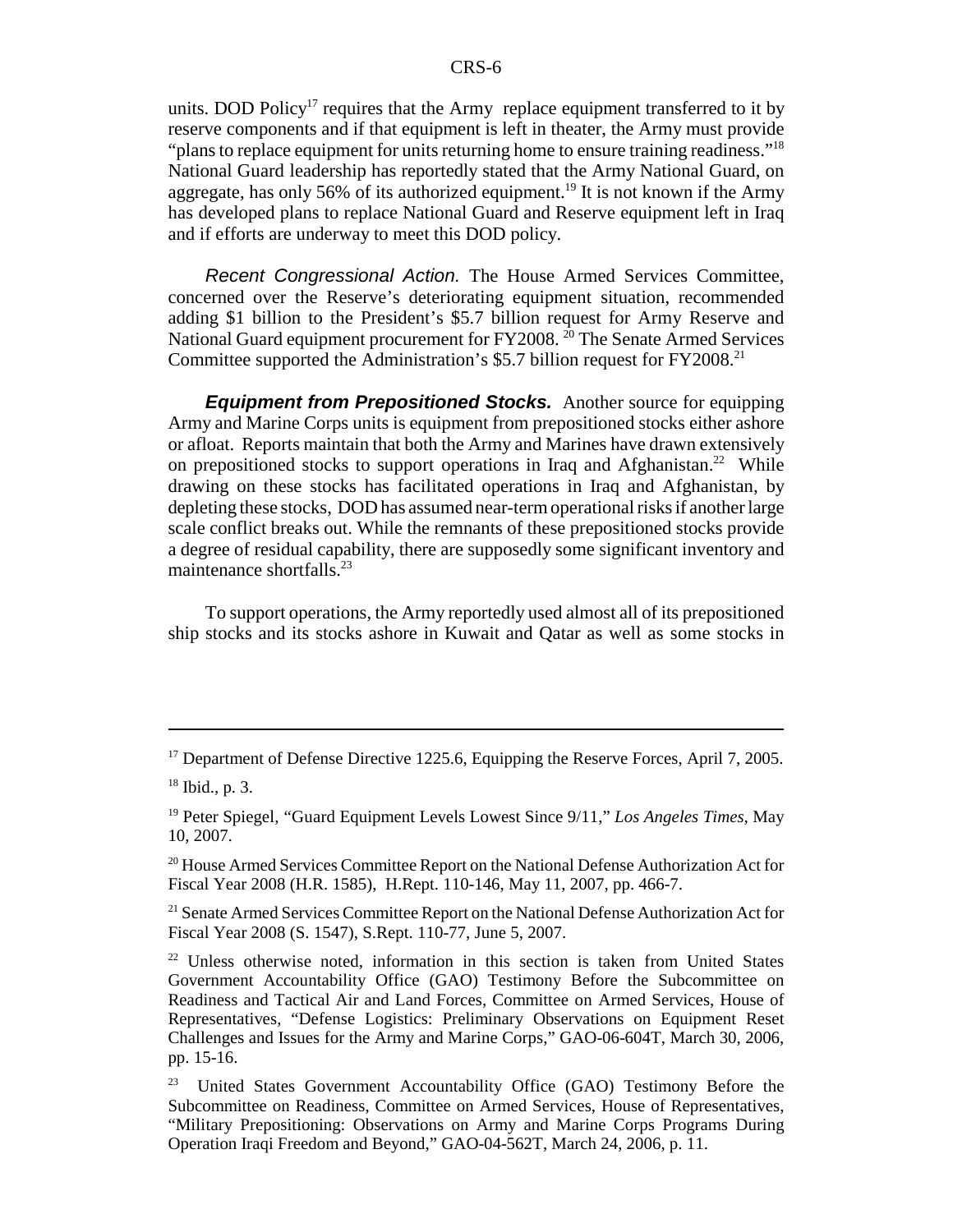Europe.<sup>24</sup> This included more than 10,000 pieces of rolling stock, 670,000 repair parts, 3,000 containers and thousands of other items of equipment.<sup>25</sup> According to General Michael W. Hagee, Commandant of the Marine Corps, the Marines drew equipment and supplies from the Marine Corp's two prepositioning programs — the Maritime Prepositioning Force and the Marine Corps Prepositioning Program (Norway) — to support operations in Iraq and Afghanistan.<sup>26</sup>

*Reconstituting Prepositioned Stocks.* The Army and Marines are attempting to reconstitute their prepositioned stocks. The Army is reportedly focusing on building two brigade-sized equipment sets in Kuwait and battalion sized sets in Qatar and Afghanistan.<sup>27</sup> Equipment that is being used to form these sets is coming from a combination of equipment left in theater, equipment being transferred from U.S. depots, and from units around the world. Much of this equipment is described as needing "substantial repair."28

*Prepositioned Stocks Being Used to Support Iraq "Surge".* Reports suggest that prepositioned stocks that were being rebuilt, have been drawn on heavily primarily to support the Iraq "surge" resulting in the lowest level of prepositioned stocks in five years.<sup>29</sup> Under normal circumstances, the Army has five full brigades' worth of prepositioned equipment available: two brigades' worth in Kuwait; one brigade in Korea, and two brigades' worth aboard ships in Guam and at the U.S. naval base at Diego Garcia.<sup>30</sup> In order to provide equipment to surging forces, the Army used the afloat stocks and are also using the Kuwaiti stocks to equip units. Only the South Korean stocks are largely intact. According to former Chief of Staff of the Army General (GEN) Peter Schoomaker, it will take two years to rebuild the prepositioned stocks, a fact that worries both military officials and Congress, as these equipment shortages severely limit the Army's ability to respond to other military contingencies. The Army estimates that it will require an additional \$2.2 billion to

 $24$  Ibid.

 $25$  Ibid.

<sup>&</sup>lt;sup>26</sup> Statement of General Michael W. Hagee, Commandant of the Marine Corps before the House Armed Services Committee Hearing on Army and Marine Corps Strategies for Ground Equipment and Rotor Craft, June 27, 2006, p. 6.

<sup>&</sup>lt;sup>27</sup> United States Government Accountability Office (GAO) Testimony Before the Subcommittee on Readiness and Tactical Air and Land Forces, Committee on Armed Services, House of Representatives, "Defense Logistics: Preliminary Observations on Equipment Reset Challenges and Issues for the Army and Marine Corps," GAO-06-604T, March 30, 2006, pp. 15-16.

 $28$  Ibid.

<sup>29</sup> Roxana Tiron, "Panel Questions Equipment Deployment," The Hill.com, March 14, 2007 and Kris Osborn, "U.S. Army: Prepositioned Stocks at 5-Year Low," *DefenseNews.com*, April 11, 2007.

<sup>&</sup>lt;sup>30</sup> Information in this section is taken from Ann Scott Tyson, "Military is Ill-Prepared for Other Conflicts, *Washington Post,* March 19, 2007.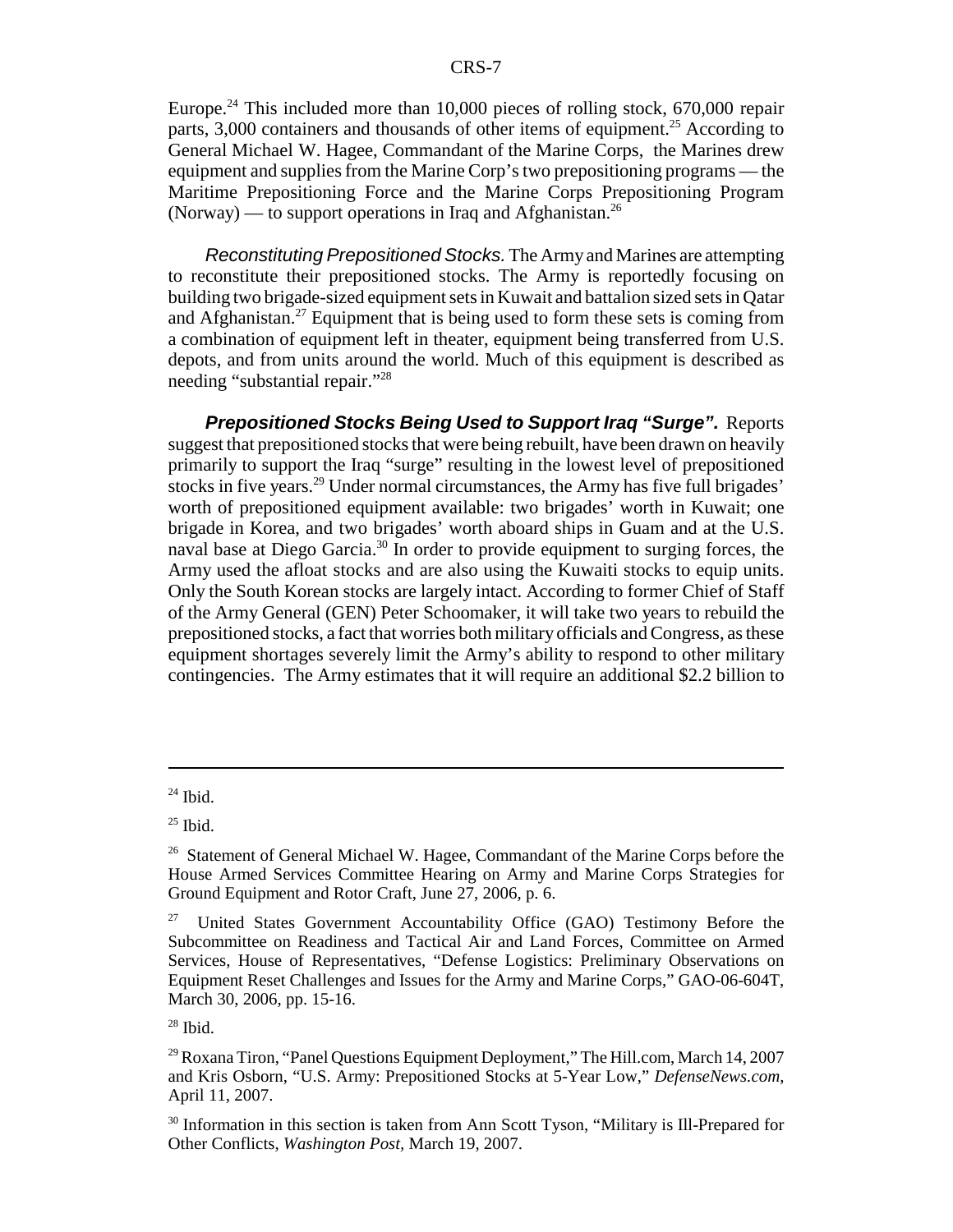replace prepositioned equipment that was issued to support the "surge."<sup>31</sup> In February 2007, the Marines testified to Congress that "two of our three Maritime Prepositioning Squadrons have undergone extensive equipment maintenance and have been restored to historical readiness rates of 98 percent" and that the remaining Maritime Prepositioning Squadron "is at about 48 percent and is still awaiting delivery of equipment."32

## **War-Related Equipment Needs**

The wars in Afghanistan and Iraq have generated a variety of equipment requirements. These requirements range from developing new equipment, providing commercially-available equipment to service members and units, and modifying existing equipment. The early years of the Afghan and Iraq wars revealed deficiencies both in quantity and quality of protective equipment such as body armor for individual troops and armor protection for wheeled vehicles. Congressional involvement has played a significant role in focusing DOD's attention and resources in addressing these force protection deficiencies, which have seen significant improvement over the past few years. Body armor remains an ongoing issue; some are concerned that the Army's M-16 series of weapons are not reliable; and one relatively current force protection initiative, the Mine-Resistant, Ambush-Proof (MRAP) vehicle, is receiving considerable attention.

#### **Mine-Resistant, Ambush-Proof (MRAP) Vehicles**

MRAP refers to a family of vehicles produced by a variety of U.S. and international companies that generally incorporate a "V" shaped hull and armor plating designed to provide protection against mines and improvised explosive devices (IEDs) which are responsible for about 70% of U.S. casualties in Iraq. There are three categories of MRAPs that DOD intends to procure:

- Category I vehicles weighing about seven tons and capable of carrying six passengers;
- Category II vehicles weighing about 19 tons, are capable of carrying 10 passengers and can perform a variety of missions including ambulance transport and convoy escort; and
- Category III vehicles intended to be used primarily to clear mines and IEDs, weighing about 22.5 tons and capable of carrying up to 12 passengers.

<sup>&</sup>lt;sup>31</sup> Congressional Transcript - House Appropriations Subcommittee on Defense Hearing on Army Reset, April 18, 2007, p. 4.

<sup>&</sup>lt;sup>32</sup> Statement of Lieutenant General Emerson N. Gardner, Jr., "U.S. Marine Corps and U.S. Navy Reset Requirements," before the House Subcommittees on Readiness and on Seapower and Expeditionary Forces, February 13, 2007, p. 2.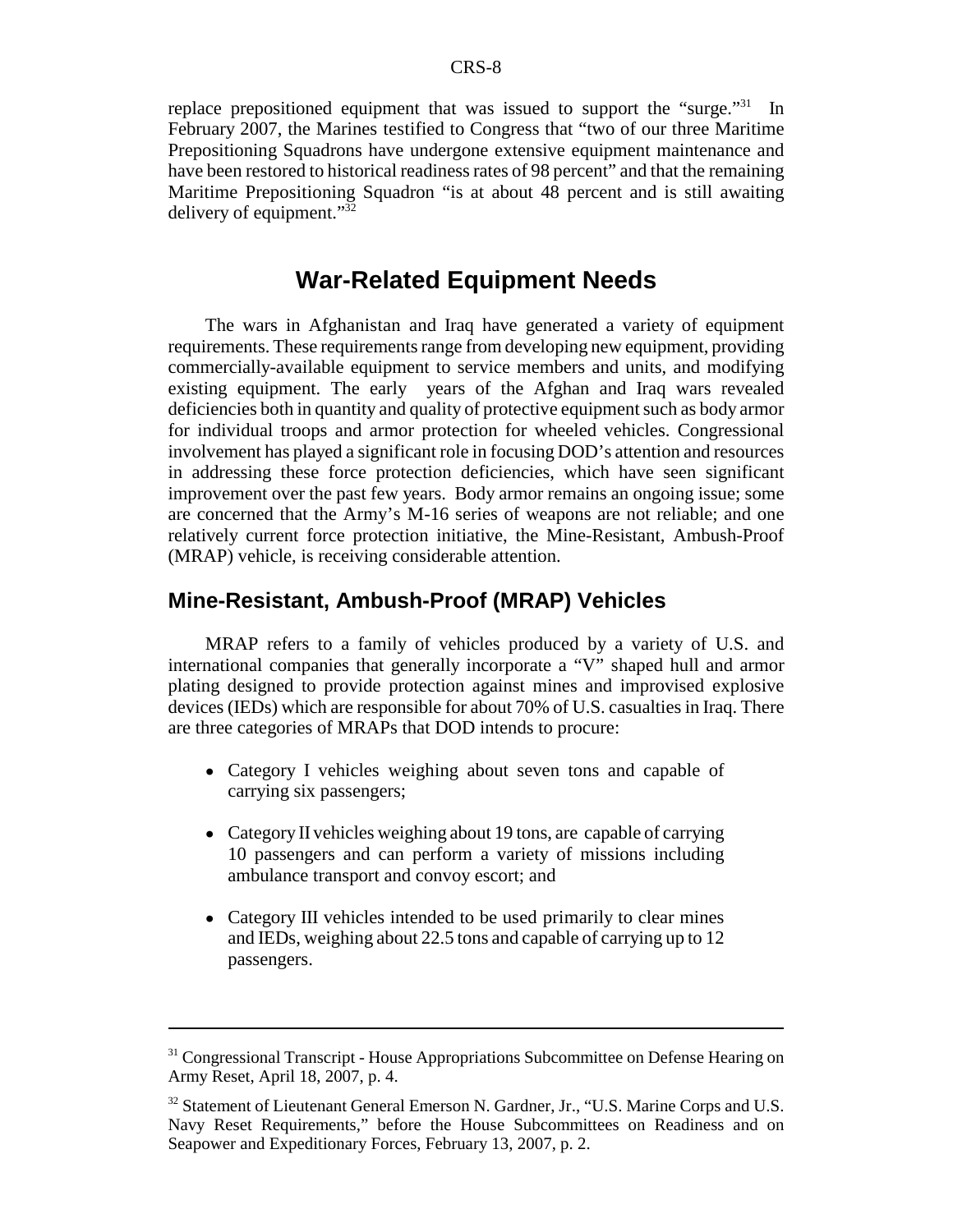In contrast, the High Mobility, Multi Wheeled Vehicle (HMMWV) weighs about three tons and the M-1 Abrams tank, about 71 tons.<sup>33</sup> The Army and Marines have employed two versions of MRAPs (the Buffalo and Cougar, respectively) in limited numbers in Iraq and Afghanistan since 2003, primarily for route clearance and explosive ordnance disposal (EOD) operations. MRAPs have been described as providing "twice as much protection against IEDs"<sup>34</sup> as uparmored HMMWVs. Both the Army and Marines continue to use various armored versions of the HMMWV as their primary troop transport. In February 2007, senior defense officials reportedly planned to accelerate the Joint Light Tactical Vehicle (JLTV) program (the HMMWV's replacement) so it could be fielded to units in 2012 — meaning that U.S. forces would continue to employ HMMWVs as their primary wheeled ground troop transport for at least another five years.<sup>35</sup>

**The Evolving Requirement.** The Army's Buffalo MRAP vehicle was originally intended to be fielded only to engineer units. The Army planned to stand up three Route Clearance Companies per year starting in FY2007, for a total of twelve companies.<sup>36</sup> The Army requested \$500 million and the Navy \$172 million in FY2008 for MRAPs; and the Army another \$520 million additional supplemental funding for the end of  $FY2007<sup>37</sup>$  As of February 2007, the Army reportedly planned to acquire 2,500 MRAPs while the Marines planned to acquire 3,594 MRAPs.<sup>38</sup> Senior Army officials stressed that MRAPs were only "an interim strategy" and that the Army was still "dedicated to the future of the [Joint Light Tactical Vehicle].<sup>39</sup> Also in February 2007, it was reported that Marine Corps leadership decided to replace all uparmored HMMWVs in Iraq with MRAPs while Army leadership would continue to rely on uparmored HMMWVs.<sup>40</sup> Reports suggest, however, that Marine leadership chose not to procure 1,169 MRAP vehicles that were requested in February 2005 by the  $1<sup>st</sup>$  Marine Expeditionary Force, opting to continue using uparmored HMMWVs instead.<sup>41</sup>

38 Ibid.

 $33$  Ibid.

<sup>34</sup> Tom Vanden Brook, "Troops in Iraq Get Safer Vehicle, *USA Today,* May 10, 2007.

<sup>35</sup> Nathan Hodge, "US Considers Accelerating Purchase of JLTV," Jane's Defence Weekly, February 28, 2007, p. 11.

<sup>&</sup>lt;sup>36</sup> Statement by Major General Stephen M. Speakes, Major General Jeffrey A. Sorenson, and Brigadier General Stephen D. Mundt, Readiness Subcommittee and Tactical Air and Land Forces Subcommittee, House Armed Services Committee, Army Force Protection and Aviation Safety Programs, February 1, 2006, p. 6.

<sup>&</sup>lt;sup>37</sup> Fawzia Sheikh, "Industry Unclear About Army's Pans for Joint-Service MRAP Program," *InsideDefense.com,* February 12, 2007.

<sup>39</sup> Ibid.

<sup>40</sup> David Wood, "Marines to Replace Humvees in Iraq," *Baltimore Sun,* February 15, 2007.

<sup>41</sup> Jason Sherman, "Marines Rejected Original Request for MRAP in 2005; Biden Shocked and Sickened." *InsideDefense.com,* May 22, 2007 and Tom Vanden Brook, "Corps Refused 2005 Plea for MRAP Vehicles," *USA Today,* May 24, 2007.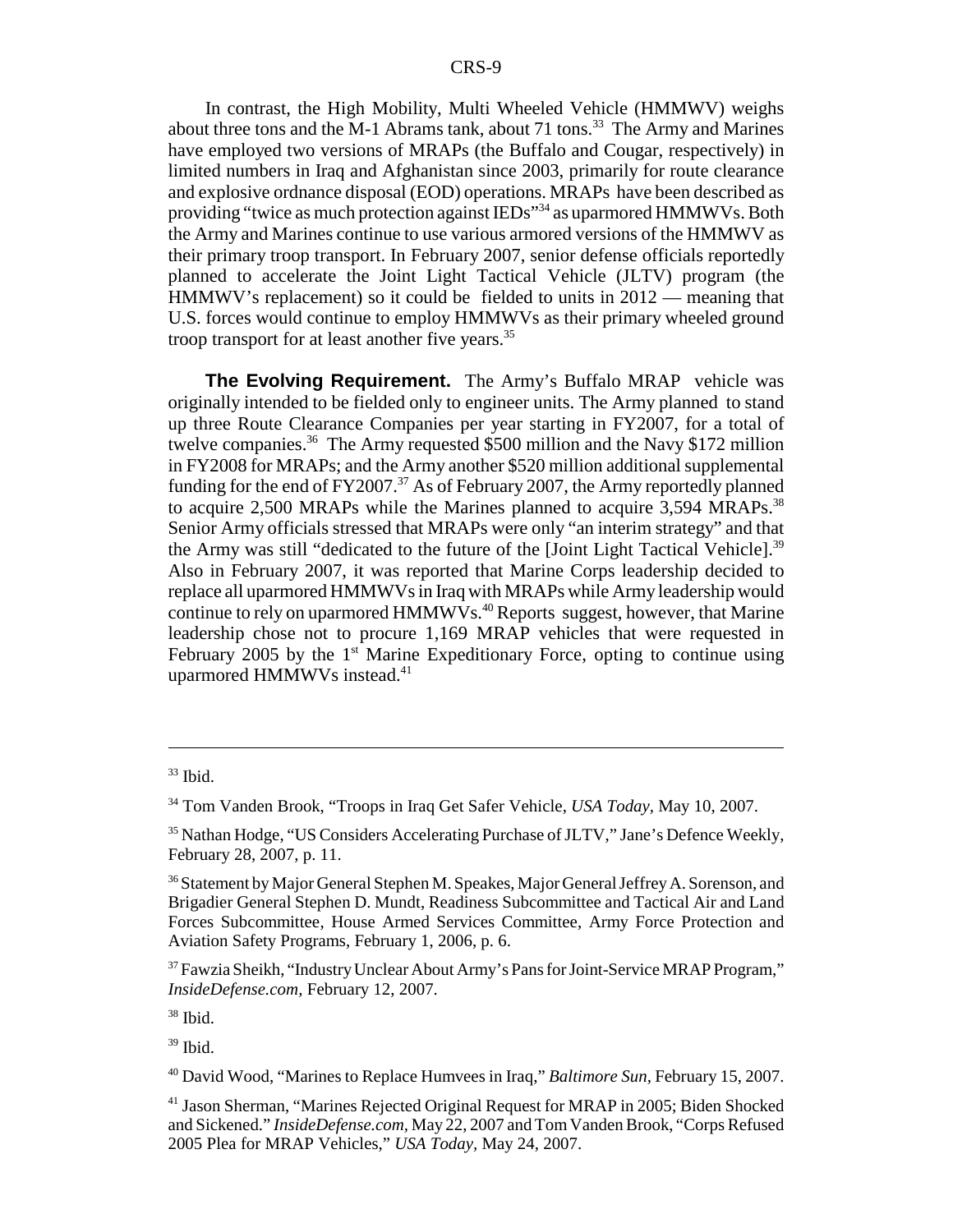#### CRS-10

The Marines placed their first order for 215 MRAPs out of a total requirement of almost 3,600 MRAPs on February 15, 2007,<sup>42</sup> and placed their second order for 180 additional MRAPs on February 23, 2007.<sup>43</sup> In March 2007, the MRAP requirement for all services reportedly grew by 15% as the Navy, Air Force, and the Special Operations Command (SOCOM) added requirements for MRAPs which stood at 7,774 DOD-wide as of March 26, 2007.<sup>44</sup>

Many in Congress were not pleased with DOD's FY2008 Budget requests for the funding of MRAP vehicles, noting that "they were dismayed by the shortfall of funding requested by the Department of Defense in its supplemental request<sup>145</sup> and "concerned that the fiscal year 2008 budget request ... did not adequately resource the remaining MRAP funding requirement.<sup>346</sup> In early May, allegedly due to the requests from Army commanders in Iraq, Army leadership reportedly began considering the possibility of replacing all uparmored HMMWVs in Iraq with MRAPs — thereby increasing the Army's total requirement to approximately 17,000 MRAP vehicles.<sup>47</sup> The Army might increase its total MRAP requirement to more than 23,000 vehicles as Army officials have recently been dispatched to the U.S. Central Command (CENTCOM) area of operations to better ascertain commander's MRAP requirements.<sup>48</sup>

On May 2, 2007, Secretary of Defense Robert Gates declared that "the MRAP program should be considered the highest priority Department of Defense acquisition program" and also expressed his concern with "the wide variance in approach" between the Army and Marine Corps.<sup>49</sup> After this memorandum was issued, the Acting Secretary of the Army reportedly increased the Army's MRAP requirements to 17,700 vehicles to replace over the next two years all 17,700 HMMWVs in Iraq, with 9,000 MRAPs to be produced in FY2008 and 8,700 in FY2009.<sup>50</sup> On May 30, 2007 the Secretary of Defense established an MRAP Task Force to speed production and fielding of MRAPs and also designated the MRAP program as a "DX" program,

45 Fawzia Sheikh, "House Criticizes DOD's Funding Request for Vehicles Countering IEDs," *InsideDefense.com,* April 2, 2007.

46 House Armed Services Committee Report on the National Defense Authorization Act for Fiscal Year 2008," Report 110-146, May 11, 2007, p. 466.

47 Jason Sherman, "Army Eying the Replacement of all Humvess in Iraq with MRAP Vehicles," Inside the Pentagon, May 3, 2007.

48 Jason Sherman, "Army Leaders Due in Iraq to Add Up MRAP Needs: Program Could Grow," Inside the Army, June 11, 2007.

<sup>49</sup> Memorandum from Secretary of Defense Robert Gates, "MRAP Acquisition," May 2, 2007.

50 Gina Cavallro, Army to Make Request for 17,000 MRAPs," *Army Times,* May 10, 2007.

<sup>42</sup> Natahn Hodge, "USMC Moves Quickly to Place MRAP Contracts," Jane's Defence Weekly, February 21, 2007, p. 10.

<sup>43</sup> Alon Ben-David, "USMC Places More Orders for MRAP Vehicles," Jane's Defence Weekly, March 7, 2007, p. 10.

<sup>44</sup> Jason Sherman, "MRAP Requirement Rises 15 Percent as Navy, Air Force, SOCOM Weigh In," *InsideDefense.com,* March 26, 2007.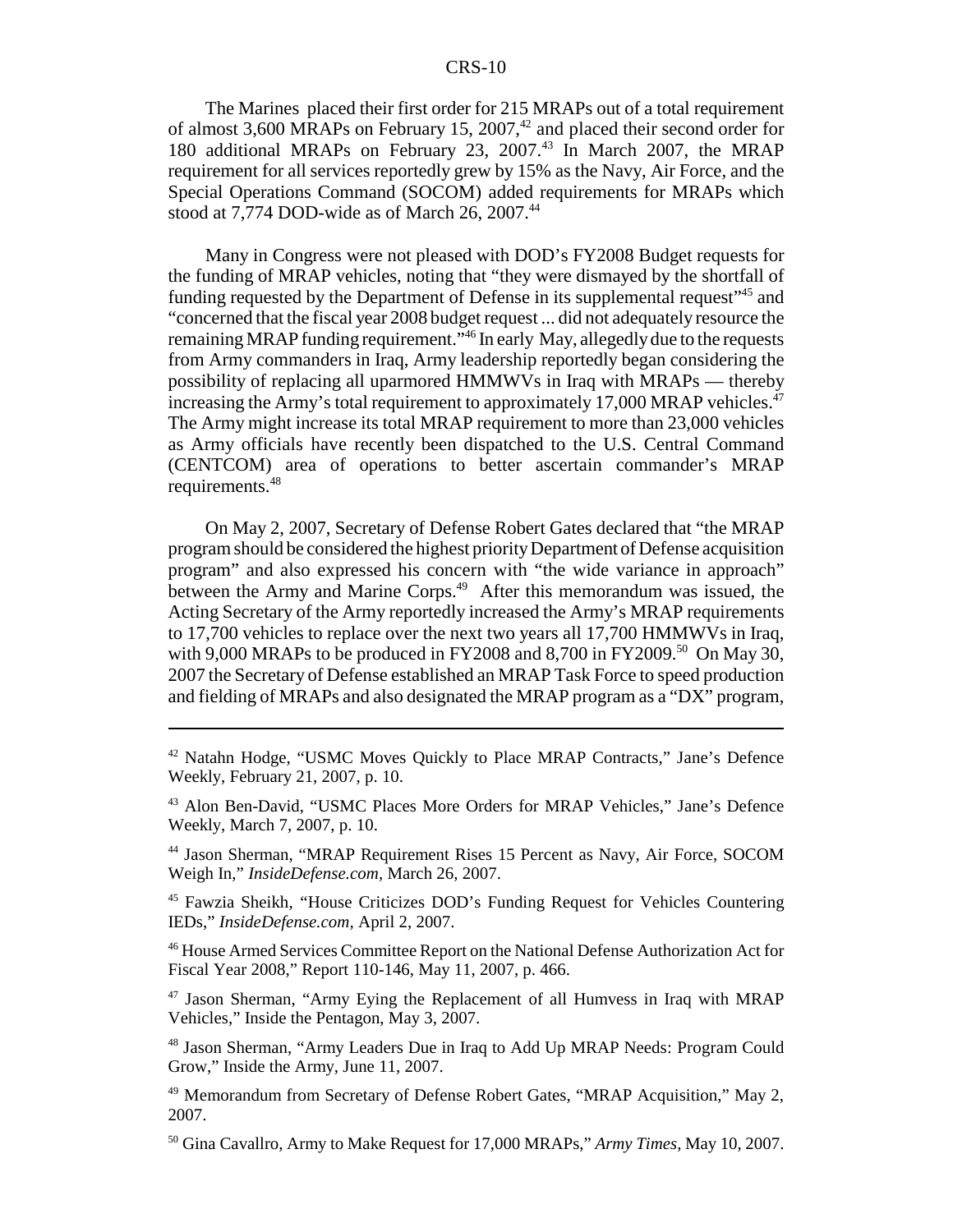giving it priority for resources.<sup>51</sup> Some maintain that DOD's emphasis on acquiring large numbers of MRAPs for the Services will essentially "kill the Joint Light Tactical Vehicle (JLTV) and HMMWV lines."52

**MRAP Concerns.** While MRAP vehicles appear to offer significantly more protection than the current fleet of uparmored HMMWVs, there are a number of concerns. Reports suggest that no single company can produce more than 1,200 MRAPs per month and some suggest that Pentagon believes that by the end of the year, only a maximum of 977 MRAPs can be produced per month.<sup>53</sup> Another concern is that there might not be adequate supplies of steel for armor and rubber for tires.<sup>54</sup> The priority placed on MRAP production might also have an impact on other programs such as the Medium Tactical Vehicle Replacement (MTVR) program because of a competition for resources such as tires, thin-gauge armor, and high strength steel plates.<sup>55</sup> Another potential concern is that MRAPs may not be able to withstand Explosive Formed Penetrator (EFP)-type of improvised explosive devices currently being employed by Iraqi insurgents with great effect. Reports suggest that add-on armor might be required to provide MRAPs with additional protection.<sup>56</sup> Even if production and armor concerns are overcome, some believe that the deployment of MRAPs in any meaningful quantities will be "too little, to late," as U.S. forces in Iraq may be significantly reduced over the next year if progress is not made to bring stability to the country. Although MRAPs provide enhanced armored protection, some military officials note that they are often too large and too unwieldy to operate in restrictive environments and the Marines maintain that MRAPs are not expeditionary and are not shipboard compatible.<sup>57</sup> It is also not unreasonable to assume that MRAPs will have similar air transportability issues which could impact on rapid unit deployment during contingency operations.

**Recent Congressional Action.** The House Armed Services Committee, "concerned that the fiscal year 2008 budget request ... did not adequately resource the remaining MRAP funding requirement," recommended \$4.6 billion, an increase of

54 Jason Sherman, "Army Eyes \$10 Billion in Procurement Cuts to Fund Larger MRAP Fleet."

55 Emelie Rutherford, "DOD Reviews How MRAP Priority Rating Might Affect Other Programs," *InsideDefense.com,* June 11, 2007.

56 Tom Vanden Brook, "MRAPS May Need Extra Armor to face EFPs," *USA Today,* May 31, 2007.

<sup>51</sup> Jason Sherman, "Gates Establishes MRAP Task Force to Speed Up Production, Fielding, InsideDefense.com, June 4, 2007 and Emelie Rutherford, "Gates Approves DX Rating for MRAP," InsideDefense.com, June 4, 2007.

<sup>52</sup> Gina Cavallaro, "MRAP Request May be the End of the Road for Humvee," *Army Times,* May 10, 2007.

<sup>53</sup> Jason Sherman, "Army Eyes \$10 Billion in Procurement Cuts to Fund Larger MRAP Fleet," *Inside the Pentagon,* May 17, 2007 and Tom Vanden Brook, "Army Seeks \$20 Billion for MRAPS, But Quick Fielding Has Hurdles," *USA Today,* May 18, 2007.

<sup>57</sup> Tom Vanden Brook, "Army Seeks \$20 Billion for MRAPS, But Quick Fielding Has Hurdles," *USA Today,* May 18, 2007 and Geoff Fein, "MRAP Testing Near Completion, Contracts Expected in June," *Defense Daily,* April 25, 2007.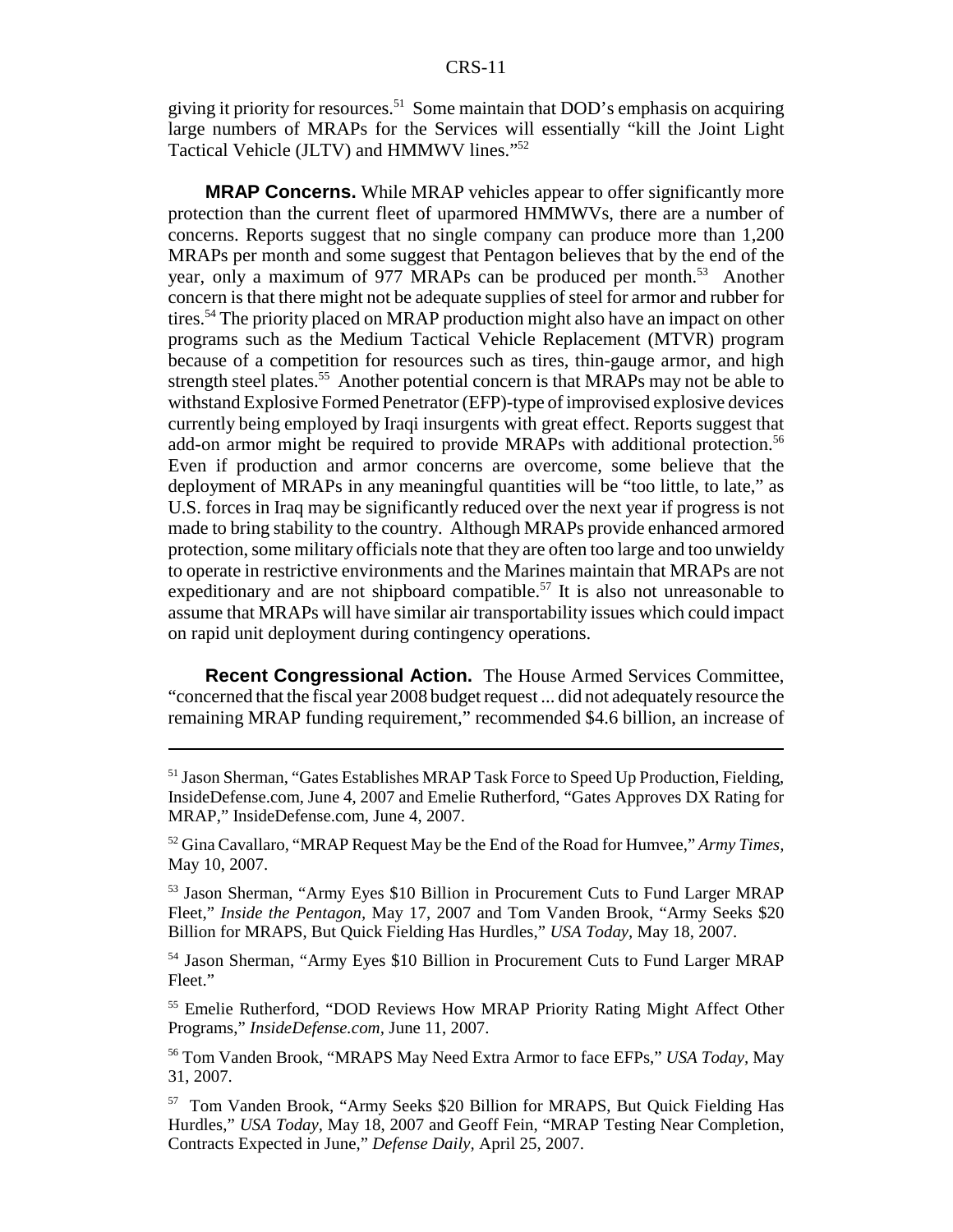#### CRS-12

\$4.1 billion, to complete DOD's MRAP requirement, using Service and DOD procurement funds from what it considered lower priority programs.<sup>58</sup> The Senate Armed Services Committee added \$4 billion over DOD's requests for MRAPs with almost \$2 billion for Navy and Marine Corps requirements; over \$1.5 billion for Army requirements; \$430 million for Air Force MRAPs; and \$124 million for SOCOM vehicles.<sup>59</sup>

#### **Body Armor**

In June 2007, the Government Accountability Office (GAO) reported that "the Army and Marines are currently meeting theater ballistic requirements and the required amount of body armor needed for personnel in theater, including amounts needed for the surge of troops to Iraq."60 Both the Army and Marines are involved in efforts to improve the current Interceptor body armor systems used in Iraq and Afghanistan.

**Army.** In April 2007, the Army announced that it would begin fielding improved body armor.<sup>61</sup> The new body armor — the Improved Outer Tactical Vest (IOTV) — will continue to use Enhanced Small Arms Protective Inserts (SAPI), and will weigh three pounds less than the current Outer Tactical Vest.<sup>62</sup> In May 2007, the Army reportedly awarded two contracts to two different firms for \$167 million to produce  $230,000$  IOTVs.<sup>63</sup>

**Marines.** In March 2007, Marines began receiving a new Modular Tactical Vest that provides increased protection, improved load carrying capacity, and improved overall comfort.<sup>64</sup> The new vest, although slightly heavier than the current version, provides more shrapnel protection against lower back and kidney areas and protects the side torso also. The Marine's initial rollout is for 60,000 MTVs which is expected to be completed by December 2007.

<sup>&</sup>lt;sup>58</sup> House Armed Services Committee Report on the National Defense Authorization Act for Fiscal Year 2008 (H.R. 1585), Report 110-146, May 11, 2007, pp. 466-7.

<sup>59</sup> Senate Armed Services Committee Press Release, Senate Statement on the FY-08 Defense Authorization Bill, May 25, 2007, p. 2.

<sup>60</sup> United States Government Accountability Office Testimony Before the House Armed Services "Defense Logistics: Army and Marine Corps" Body Armor Requirements, Controls, and Other Issues," June 6, 2007, p. 3.

<sup>&</sup>lt;sup>61</sup> Program Executive Office - Soldier, "Army to Field Improved Body Armor" Ft. Belvoir, VA, April 2, 2007.

<sup>62</sup> Nathan Hodge, "US Army to Field Upgraded Body Armour System," Jane's Defence Weekly, April 11, 2007, p. 31.

<sup>63</sup> Matthew Cox, "Army Awards Contracts for New Vest," *Army Times,* May 23, 2007.

<sup>64</sup> Information in this section is from Sgt. Ethan E. Rocke, "Okinawa Marines First to Receive New Body Armor; Initial Reviews Positive for Corp's Next Vest," Marine Corps News, April 5, 2007.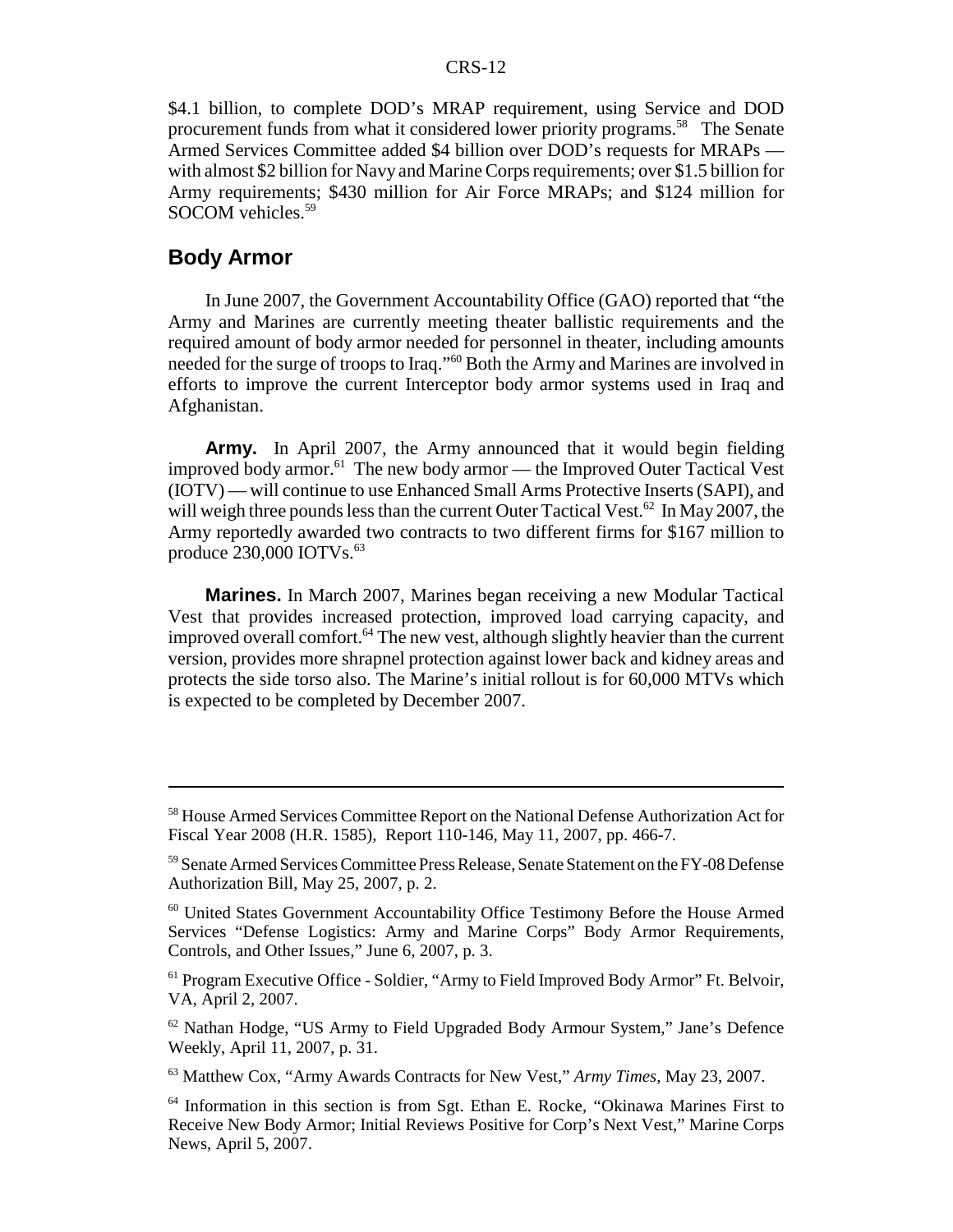**Dragon Skin Body Armor.** On March 17, 2006, the Army issued a Safety of Use Message discontinuing the use of Dragon Skin body armor — a commercially developed product by Pinnacle Armor — that some soldiers had acquired privately for use in Iraq and Afghanistan.<sup>65</sup> Army officials at the time, who had been examining Dragon Skin for potential use by the Army, stated that Dragon Skin was "not certified against small arms threats."66 Since the ban on Dragon Skin by the Army, Pinnacle Armor Inc., as well as others have alleged that Dragon Skin performed better on the Army's tests and subsequent private tests than the Army has suggested.<sup>67</sup> On May 21, 2007, to counter these charges, the Army held a press conference where Army officials allege that Dragon Skin had "catastrophically failed" the Army's tests.<sup>68</sup> On May 21, Senators Levin and McCain wrote Secretary of Defense Gates asking him to have the Directors of Defense Research Engineering and Operational Test and Evaluation "conduct a comprehensive technical assessment of the individual body armor systems currently available."69 During a House Armed Services Committee hearing on body armor on June 6, 2007, committee members called for additional testing for Dragon Skin body armor and the Army reportedly agreed to re-test Dragon Skin if its maker responded to the Army's current request for proposal (RFP) for new body armor.<sup>70</sup> The Air Force Material Command has reportedly recommended that the Air Force prohibit Pinnacle Armor, Inc., from signing new contracts with the U.S. government due the allegation that Pinnacle Armor had made false claims about Dragon Skin meeting government testing standards.<sup>71</sup>

**Replacing M-16 and M-4 Carbines?**72 In the mid-1990s, the Army began fielding the M-4 carbine, a lighter, more compact version of the Vietnam-era M-16 rifle which had a history of malfunctioning in combat. Both M-16 and M-4 carbines are manufactured by Colt and are currently used by U.S. forces fighting in Iraq and

68 DOD News Transcript, "DOD News Briefing with BG Brown from the Pentagon," May 21, 2007.

69 Letter from the Senate Armed Services Committee from Senators Levin and McCain dated May 21, 2007.

70 Jen DiMascio, "Lawmakers Support Test of Dragon Skin Body Armor," *Defense Daily,* Volume 234, Issue 47, June 7, 2007, p. 13 and Michelle Tan, "Army Agrees to Test Dragon Skin Body Armor," *Army Times,* June 7, 2007.

71 Megan Scully, "Air Force Officials Seek Disbarment of Body Armor Maker," National Journal's Congress Daily PM, June 11, 2007.

<sup>65</sup> Safety of Use Message (SOUM) 06-017, "Discontinue Use of Unauthorized Body Armor, Dragon Skin," issued by Program Executive Office - Soldier, March 17, 2006.

 $66$  Ibid.

<sup>67</sup> Adam Ciralsky and Lisa Meyers, "Are U.S. Soldiers Wearing the Best Body Armor," MSNBC.com, May 20, 2007 and Matthew Cox, " TV Report Questions Army Ban on Dragon Skin," *Army Times,* May 21, 2007.

 $72$  Information in this section is taken from a series of articles by Matthew Cox, "Better than the M-4, But You Can't Have One," *Army Times,* March 1, 2007; "Competition Sought for New Army Rifle," *Army Times,* April 27, 2007; and "Doomed Carbine the Victim of Army Infighting," *Army Times,* June 4, 2007.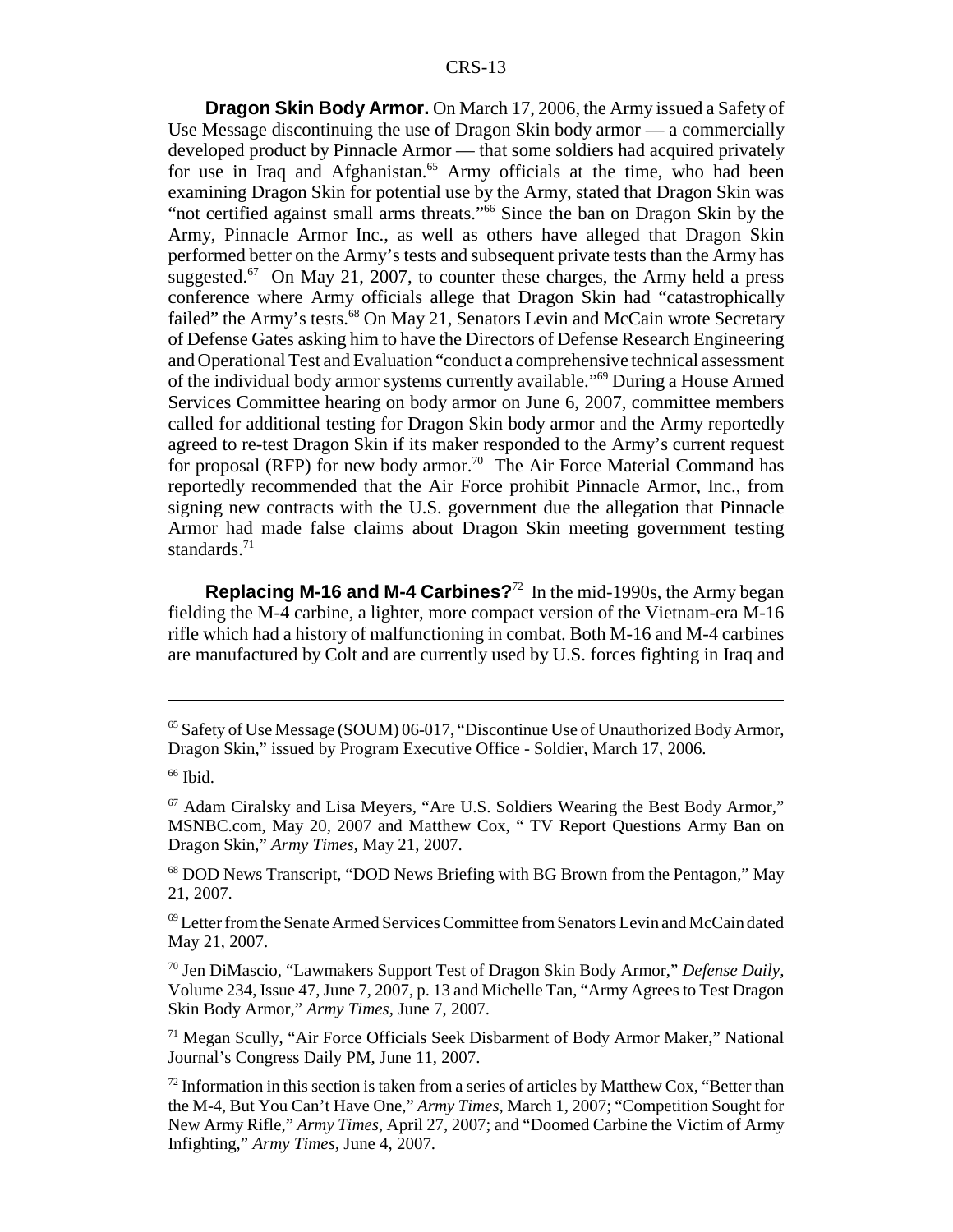Afghanistan. While many maintain that the M-4 is a much more reliable rifle than the M-16, it is alleged that soldiers have expressed significant concerns over the M-16's and M-4's lethality and reliability during combat in Iraq and Afghanistan. In 2004, the Army's Special Forces Operational Detachment — Delta (commonly referred to as "Delta Force") replaced their M-4 carbines with Heckler  $&$  Koch 416 carbines. The Army's program to replace the M-16 family of weapons — the Objective Individual Combat Weapon (OICW) program — began in 1994 and one component of that program, Heckler & Koch's XM-8 assault rifle, was considered by some as the M-16's/M-4's replacement. As late as 2005, the XM-8 was reportedly close to being officially approved as the Army's new assault rifle, but alleged acquisition and bureaucratic conflicts within the Army and between the Army and DOD supposedly compelled the Army to cancel the XM-8 program in October 2005. The Army reportedly plans to continue its procurement of M-16s and M-4s for "years to come," and some in Congress have called for a "open competition" to choose a successor to the M-16 and M-4 assault rifles.

## **Reset: Replacing Damaged, Destroyed, and Worn-Out Equipment**

Replacing damaged, destroyed, and worn-out equipment arguably constitutes the most significant equipment issue - both in terms of cost and magnitude - facing the Army and Marine Corps. The process of replacing this equipment is generally referred to as "reset" by the Army and the Marines and is further defined as follows:<sup>73</sup>

- ! Reset is defined as "a series of actions taken to restore unit equipment to a desired level of combat capability after returning from contingency operations";
- ! Reset includes the functions of *repairing* equipment and *replacing* equipment that has either been lost in combat or worn to the point of being uneconomically repairable; and
- ! Reset also includes the function of *recapitalization* which is the rebuilding or systemic upgrading of currently fielded systems to a "zero time/zero miles" status which is intended to extend service life, reduce operations and support costs, and improve reliability and enhance capability - often based on lessons learned in Iraq and Afghanistan.

**The Army and Reset.** Army leadership has credited funding and "aroundthe-clock work" for an increase in FY2007's reset rate.74 By the end of FY2007, the

<sup>&</sup>lt;sup>73</sup> Statement by General Peter J. Schoomaker, Chief of Staff of the Army, Before the Committee on Armed Services, United States House of Representatives, "The Army's Reset Strategy and Plan for Funding Reset Requirements," June 27, 2006 and "Resetting the Force: The Equipment Challenge," Association of the United States Army (AUSA) Torchbearer National Security Report, October 2005.

 $74$  Information in this section is taken from a statement by BG Charles A. Anderson, MG (continued...)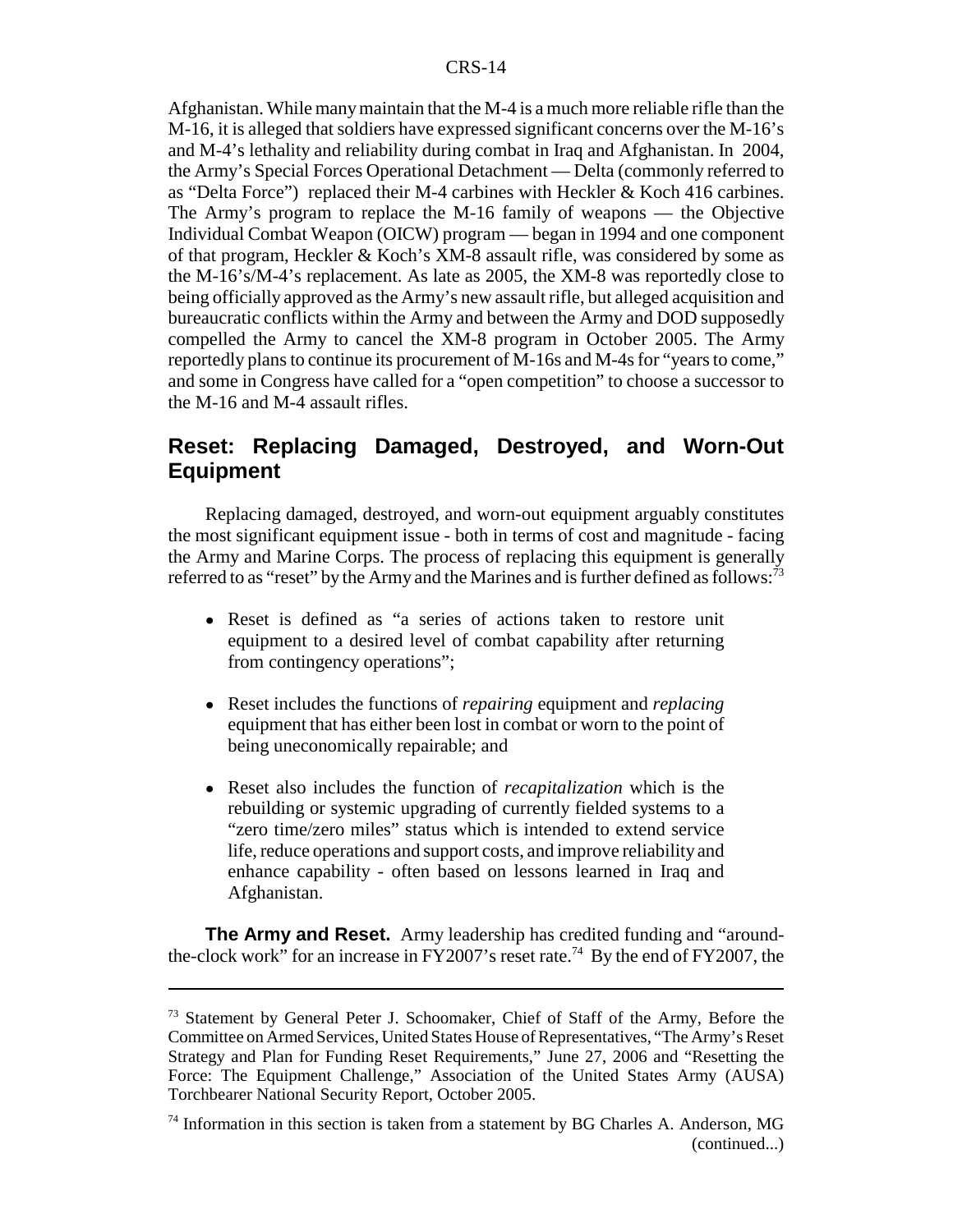Army predicts that it will have reset approximately 117,000 major items of equipment including:

- 557 Aircraft;
- 1,700 Tracked Vehicles;
- $\bullet$  8,115 HMMWVs;
- $\bullet$  1,800 Trucks;
- $\bullet$  1,200 Trailers;
- 39,000 Small Arms; and
- 7,400 Generators.

In FY2008, the Army hopes to reset 24 brigade combat teams (BCT), consisting of about 4,000 soldiers and about 40,000 pieces of equipment each, returning from operations in Iraq and Afghanistan.

*Funds for Reset.*<sup>75</sup> In FY2007, the Army received \$17.1 billion for reset and had obligated \$11.2 billion of those funds by February 1, 2007. Also provided in FY2007 were \$8.5 billion for reset-related procurement and \$8.6 billion for Operations and Maintenance, Army (OMA). For FY2008, the Army estimates that it will require between \$16.1 to \$17.1 billion for reset, but this figure could be higher due to requirements generated from "surge" operations in Iraq as well as the planned expansion of the Army.

*Recent Congressional Actions.* The House Armed Services Committee, recognizing that the increased force levels in Iraq would "increase the amount of equipment that must be reset," recommended \$13.6 billion for Army reset for FY2008.76 The Senate Armed Services Committee supported the Administration's \$13.6 billion request for FY2008.<sup>77</sup>

**The Marines and Reset.** The Marines estimated that the cost to rest the Marine Corps at the end of FY2006 was \$13.7 billion, a "rolling estimate that

 $74$  (...continued)

Vincent E. Boles, BG Robert M. Radin, and Mr. Thomas E. Mullins before the House Subcommittee on Readiness and Air and Land Forces, January 31, 2007 and Gerry J. Gilmore, "Army Equipment Reset Program Ahead of 2006 Pace," American Forces Press Services, February 1, 2007.

 $75$  Ibid.

<sup>76</sup> House Armed Services Committee Report on the National Defense Authorization Act for Fiscal Year 2008, H.Rept. 110-146, May 11, 2007, pp. 466-7.

<sup>77</sup> Senate Armed Services Committee Report on the National Defense Authorization Act for Fiscal Year 2008 (S. 1547), S.Rept. 110-77, June 5, 2007.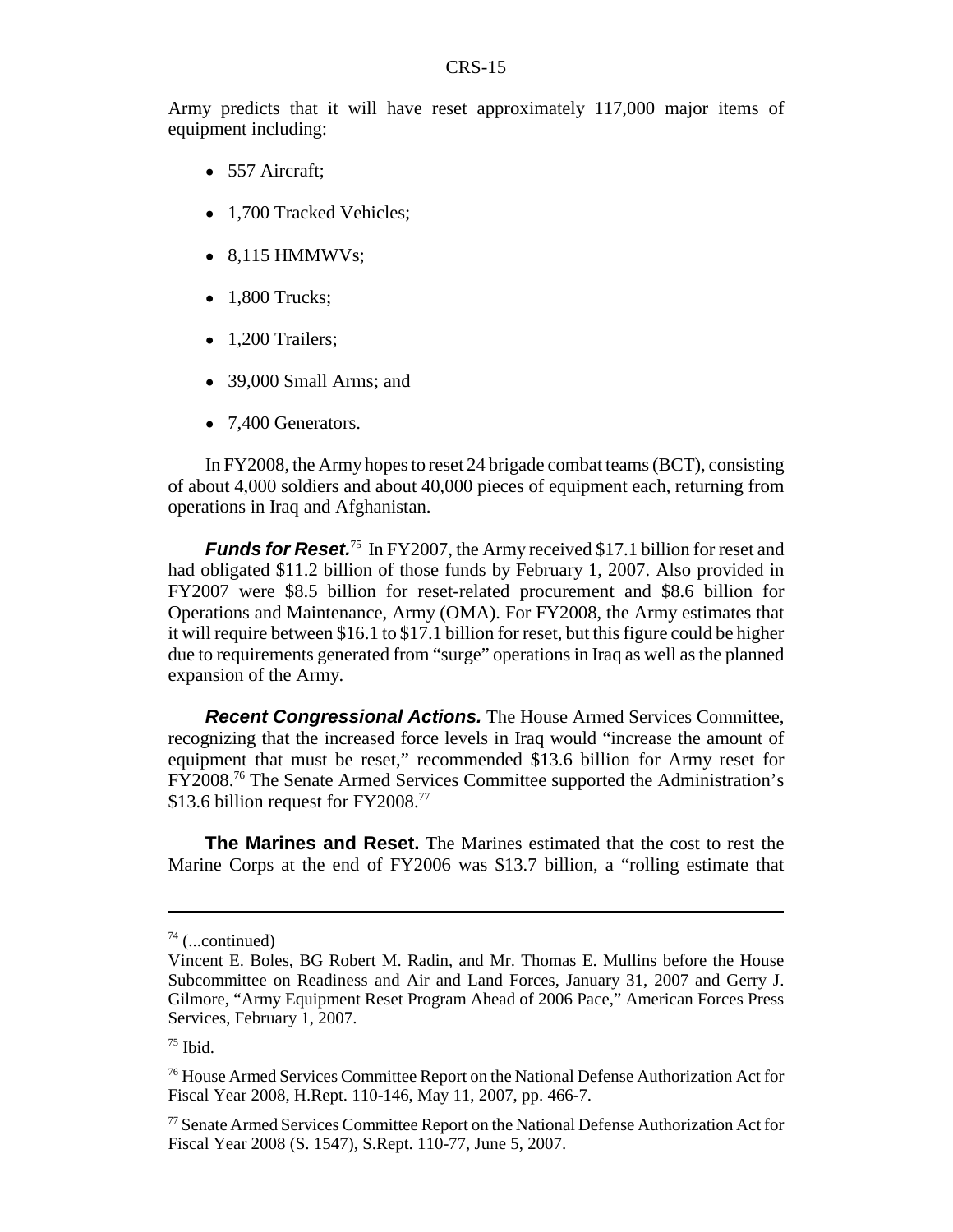#### CRS-16

included two years worth of depot at the conclusion of the current hostilities and is thus somewhat variable."78 The Marines also noted that as of February 2007, Congress had provided \$10.2 billion towards the \$13.7 billion estimated total cost of Marine reset.79

*Funds for Rest.* In FY2007, the Marines received \$4.2 billion for reset and had obligated 55% of these funds by February 13, 2007.<sup>80</sup> For FY2008, the Marines requested  $$1.7$  billion towards reset requirements.<sup>81</sup>

*Recent Congressional Actions.* The House Armed Services Committee recommended \$8.4 billion for Marine reset for FY2008.<sup>82</sup>

## **Potential Issues for Congress**

## **Equipping Reserve Forces**

There are continued concerns about the availability of equipment for reserve forces — particularly the Army National Guard — in terms of readiness to address domestic responsibilities as well as when these units are deployed to Iraq and Afghanistan. In January 2007, Government Accountability Office (GAO) noted that:

The high use of the National Guard for federal overseas missions has reduced equipment available for its state-led domestic missions, at the same time it faces an expanded array of threats at home.<sup>83</sup>

On March 27, 2007, Lieutenant General H. Steven Blum, Chief of the National Guard Bureau, told the House Subcommittee on Readiness that the Army National Guard had only 40% of its required equipment on-hand, with an additional 11% of that equipment either deployed with units or left in theater for other units to use.<sup>84</sup> Lieutenant General Blum further maintained that this situation hindered the ability

<sup>78</sup> Statement of Lieutenant General Emerson N. Gardner, Jr., "U.S. Marine Corps and U.S. Navy Reset Requirements," before the House Subcommittees on Readiness and on Seapower and Expeditionary Forces, February 13, 2007, p. 3.

 $79$  Ibid.

<sup>80</sup> Ibid., p. 4.

<sup>&</sup>lt;sup>81</sup> Statement of Honorable Donald C. Winter, Secretary of the Navy, before the House Armed Services Committee, March 1, 2007, p. 5.

<sup>&</sup>lt;sup>82</sup> House Armed Services Committee Report on the National Defense Authorization Act for Fiscal Year 2008, H.Rept. 110-146, May 11, 2007, pp. 466-7.

<sup>83</sup> United States Government Accountability Office (GAO) "Report on Reserve Forces: Actions Needed to Identify National Guard Domestic Equipment Requirements and Readiness," GAO-07-60, January 2007, p. 1.

<sup>84</sup> Statement by Lieutenant General H. Steven Blum, Chief of the National Guard Bureau before the House Armed Services Committee, Subcommittee on Readiness on Readiness of the Army and Air National Guard, March 27, 2007, p. 3.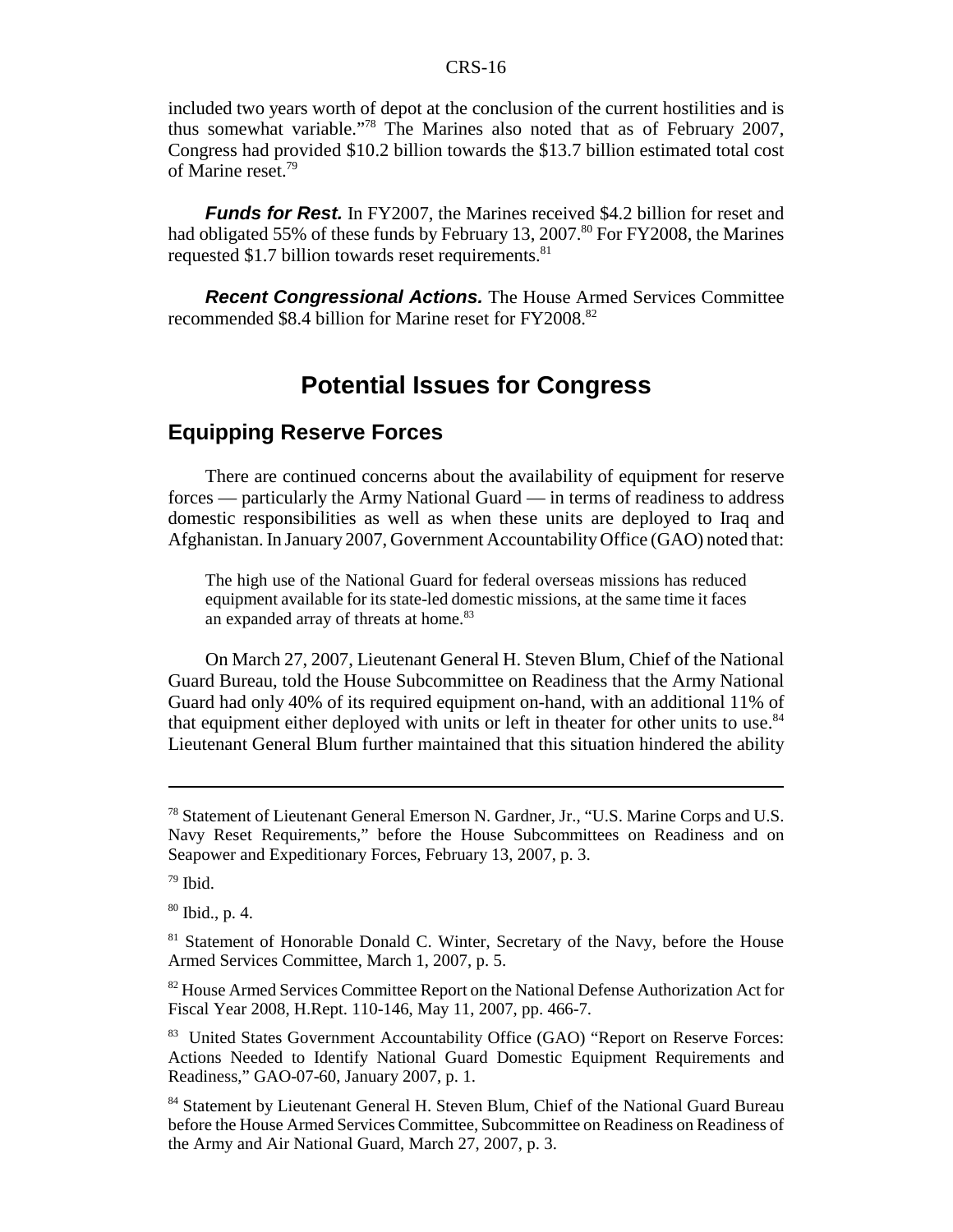#### CRS-17

to train units and could slow the National Guard's domestic response to disasters or terrorist incidents.<sup>85</sup> Recent reports suggest that National Guard soldiers training for deployment to Iraq and Afghanistan are not able to train with the same rifles, HMMWVs, night vision, and other types of equipment that these soldiers will be issued when they arrive in theater which has raised questions as to how well these units will be able to function in combat when they are provided equipment that they are not familiar with?<sup>86</sup> The Army has reportedly pledged to spend \$21 billion over the next four years to re-equip the National Guard, but some are concerned that this equipment will instead be deployed to Iraq to support the "Surge" instead of being used to re-equip depleted National Guard units at home as they prepare to support domestic missions and train for overseas deployments.<sup>87</sup>

Given these concerns, Congress might decide to examine DOD's and the Army's plans to re-equip National Guard units. Such an examination could focus on how units will be re-equipped to deal with domestic responsibilities and also how these units will be provided with the same equipment that they will receive upon deployment for home-station training in the United States. This examination might also examine how DOD and the Army plan to bring the Reserve's aggregate equipment level from about the current 40% level to at least the 80% level that Guard and Reserve leadership have called an "acceptable level" to meet both domestic and overseas requirements.<sup>88</sup>

## **The State of Prepositioned Stocks<sup>89</sup>**

Some in Congress have expressed alarm in both the extended duration of time that DOD has allocated to reconstitute prepositioned stocks as well as a lack of a comprehensive plan to reconstitute these strategic assets. In its version of the FY2008 National Defense Authorization Act (H.R. 1585), the House Armed Services Committee requires DOD to submit an annual report on the status of U.S. prepositioned stocks, including funding requirements, intended future strategic use of these stocks, and strategic risk mitigation plan if these stocks are used before fully replenished. There are other potential considerations related to preposition stocks that Congress might decide to review. Will the Army and Marines reconstitute preposition stocks with equipment such as Armored Security Vehicles (ASVs), MRAPs, and other specialized equipment developed in response to wartime needs or will the Services instead replenish prepositioned stocks to pre-war authorization standards? Another consideration is the readiness status of equipment being used for

 $85$  Ibid.

<sup>86</sup> James Hannah, "Differences in Guard Weapons Raise Concern," *Army Times,* May 31, 2007 and Matthew Dolan, "Preparing for Battle," *Baltimore Sun,* May 31, 2007.

<sup>87</sup> Sonya Crawford, "National Guard Dealing with Equipment Shortages," ABC News, February 24, 2007.

<sup>&</sup>lt;sup>88</sup> Jefferson Morris, "National Guard Needs \$40 Billion to Bring Equipment Up to Snuff, Chief Says," Aerospace Daily & Defense Report, February 1, 2007.

<sup>&</sup>lt;sup>89</sup> Information in this section is taken from House Armed Services Committee press release, "House Armed Services Committee Approves Fiscal Year 2008 Defense Authorization Bill,"May 9, 2007, p. 7.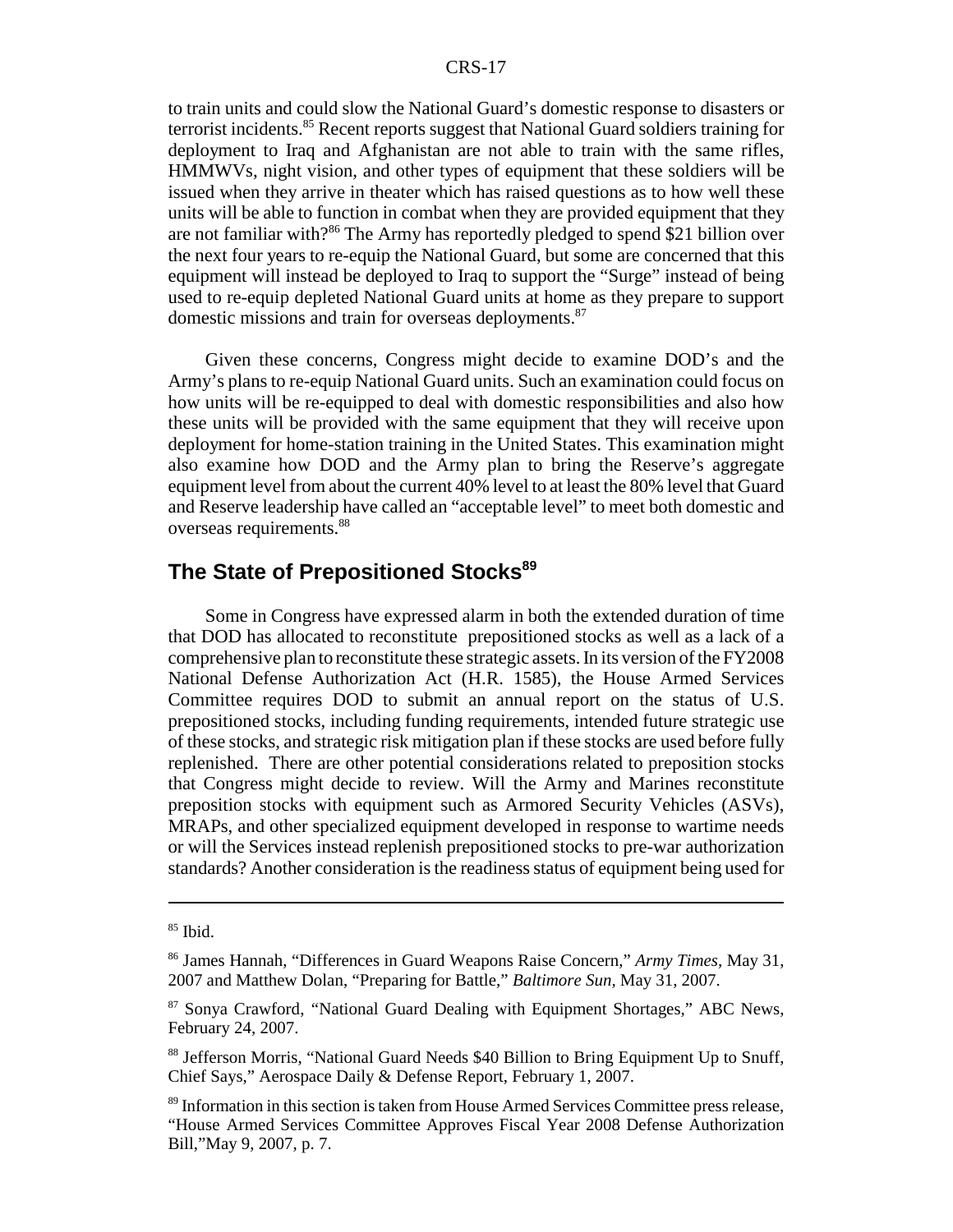replenishment. Some reports have asserted that much of the equipment being used in DOD's current restocking efforts is in poor condition and requires extensive maintenance.

#### **Were the Services Aggressive Enough in Acquiring MRAPs?**

The relatively sudden decision by the Army and Marine Corps to replace uparmored HMMWVs in Iraq with MRAPs is considered by some as a prudent force protection measure, but there is concern that DOD's plan to replace all uparmored HMMWVs in Iraq over the next two years is "too little, too late." Various commercially-available versions of MRAP-type vehicles — such as South African and Rhodesian versions — which have demonstrated their survivability in combat operations, have been available for decades. $90$  Initial use of these vehicles by the Army and Marines in late 2002-early 2003 for mine and IED clearance in Iraq demonstrated their survivability. Reportedly as of May 2007, no Marines had been killed in 300 attacks on MRAPs and only 2 Army soldiers had been killed in an attack on an MRAP.<sup>91</sup> By contrast, HMMWVs, despite a variety of initiatives to improve its armor, have continued to be vulnerable to small arms and IED attacks, resulting in a significant number of casualties. Despite these circumstances, the Army and Marines planned to continue using uparmored HMMWVs as their primary means of wheeled troop transport in Iraq as late as March 2007, noting that the HMMWVs "successor," the Joint Light Tactical Vehicle (JLTV), would be in service by 2012.

Some in public and in Congress have questioned why it has taken the Services so long to decide to provide service members with MRAPs with one member of Congress reportedly saying that the services "finally get it."92 Others maintain that even if DOD realizes its goal of replacing all uparmored HMMWVs in Iraq with MRAPs by December 2009, that "most of America's troops may already be home"<sup>93</sup> thereby significantly reducing the requirement for MRAPs, a vehicle that the Army and Marines consider an "interim solution."

#### **A Replacement for M-16/M-4 Carbines?**

Allegations that the successor of the Army's M-16/M-4 carbine, the Heckler  $\&$ Koch's XM-8 assault rifle, was cancelled due to bureaucratic conflicts among Army and DOD acquisition officials might be an issue for congressional examination. Some may question why the Army remains committed to upgrading an almost 50 year-old weapon when other DOD organizations, such as special operations units, have adopted other weapons that are considered more reliable and effective in combat than the M-4 carbine. It can be argued that the Army has exhibited a

<sup>&</sup>lt;sup>90</sup> Guy Raz, "New Mine-Resistant Vehicles Aimed at Foiling IEDs," National Public Radio, June 6, 2007 and J. Ethan Hoaldridge, "Mine Resistant Ambush Protected Vehicles Counter IEDs, Ambushes, Marine Corps News, June 24, 2005.

<sup>91</sup> Tom Vanden Brook, "Troops in Iraq Get Safer Vehicle," *USA Today,* May 10, 2007.

 $92$  Ibid.

 $93$  Guy Raz, "New Mine-Resistant Vehicles Aimed at Foiling IEDs," National Public Radio, June 6, 2007.